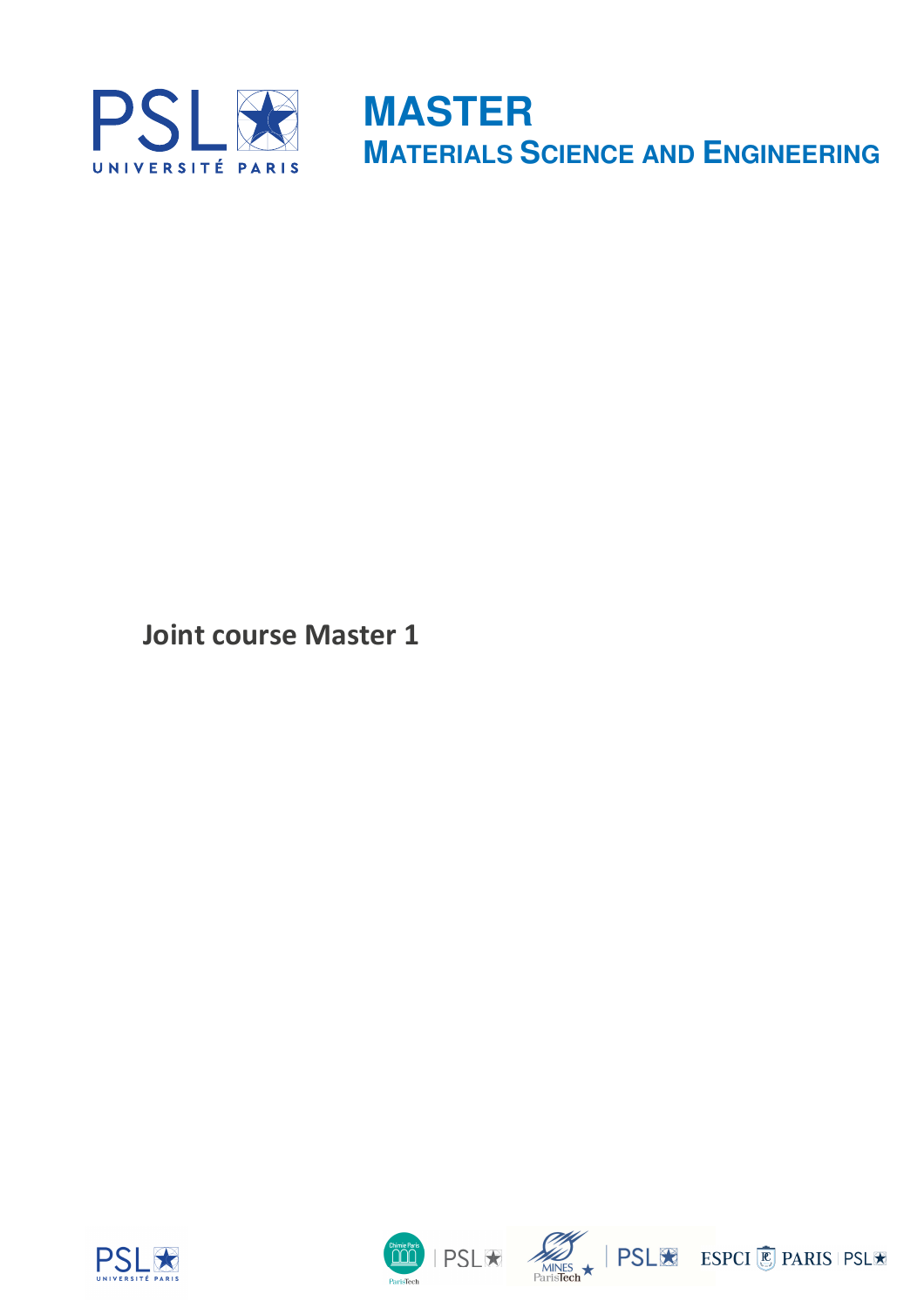| PRESENTATION OF THE MASTER                                                                                                                  | 3                                  |
|---------------------------------------------------------------------------------------------------------------------------------------------|------------------------------------|
| THE MASTER OF MATERIALS SCIENCE AND ENGINEERING FROM PARIS SCIENCES ET LETTRES UNIVERSITY (PSL-SGM)<br><b>OBJECTIVES OF THE M1 TRAINING</b> | 3<br>ς                             |
| <b>CONDITIONS OF ACCESS</b>                                                                                                                 | <b>ERREUR ! SIGNET NON DEFINI.</b> |
| <b>Access to Master 1</b>                                                                                                                   | Erreur ! Signet non défini.        |
| PEDAGOGICAL AND SCIENTIFIC TUTORING                                                                                                         | 3                                  |
| <b>ORGANIZATION OF TEACHING COURSES</b>                                                                                                     | 4                                  |
| <b>DURATION OF TEACHING COURSES</b>                                                                                                         | $\overline{4}$                     |
| <b>MASTER 1: COMMON COURSES</b>                                                                                                             | 5                                  |
| <b>CONTENT OF TEACHING MODULES</b>                                                                                                          | 6                                  |
| <b>M1COR: CORROSION</b>                                                                                                                     | $\overline{7}$                     |
| M1POL: PHYSICO-CHEMISTRY OF POLYMERS                                                                                                        | 8                                  |
| <b>M1CRIST: CRYSTALLINE MATERIALS</b>                                                                                                       | 9                                  |
| <b>M1MET: METALLIC MATERIALS</b>                                                                                                            | 10                                 |
| <b>M1MECA: INTRODUCTION TO MECHANICS</b>                                                                                                    | 11                                 |
| <b>M1COR: ELECTRO-CHEMISTRY</b>                                                                                                             | 12                                 |
| <b>M1PROG: PROGRAMMING</b>                                                                                                                  | 13                                 |
| M1METEXP : EXPERIMENTAL METHOD                                                                                                              | 14                                 |
| <b>M1BIB: BIBLIOGRAPHIC PROJECT</b>                                                                                                         | 15                                 |
| <b>M1PIG: INNOVATION GROUP PROJECT</b>                                                                                                      | 16                                 |
| <b>M1ANG: LANGUAGES</b>                                                                                                                     | 17                                 |
| M1MOD: MOLECULAR MODELLING                                                                                                                  | 18                                 |
| <b>M1ELAB: INORGANIC MATERIALS ELABORATION</b>                                                                                              | 19                                 |
| M1PES : ELECTRON PROPERTIES OF SOLIDS: FROM THE MACRO TO THE NANO SCALE                                                                     | 20                                 |
| M1INORG : Inorganic chemistry : from molecules to materials                                                                                 | 21                                 |
| M1SMM : SURFACE PROPERTIES AND ENDURANCE OF MATERIALS                                                                                       | 22                                 |
| M1FLOWCHEM: Advanced fluid mechanics                                                                                                        | 23                                 |
| M1MECASOL: Mechanics of solids and materials                                                                                                | 24                                 |
| M1COMP: FROM MECHANICAL TESTING TO LAW OF BEHAVIOR                                                                                          | Erreur ! Signet non défini.        |
| <b>PRACTICAL INFORMATION</b>                                                                                                                | 25                                 |
| <b>REGISTRATION INSTITUTION</b>                                                                                                             | 25                                 |
| <b>PLACES FOR COURSES</b>                                                                                                                   | 25                                 |
| <b>CONTACTS</b>                                                                                                                             | 26                                 |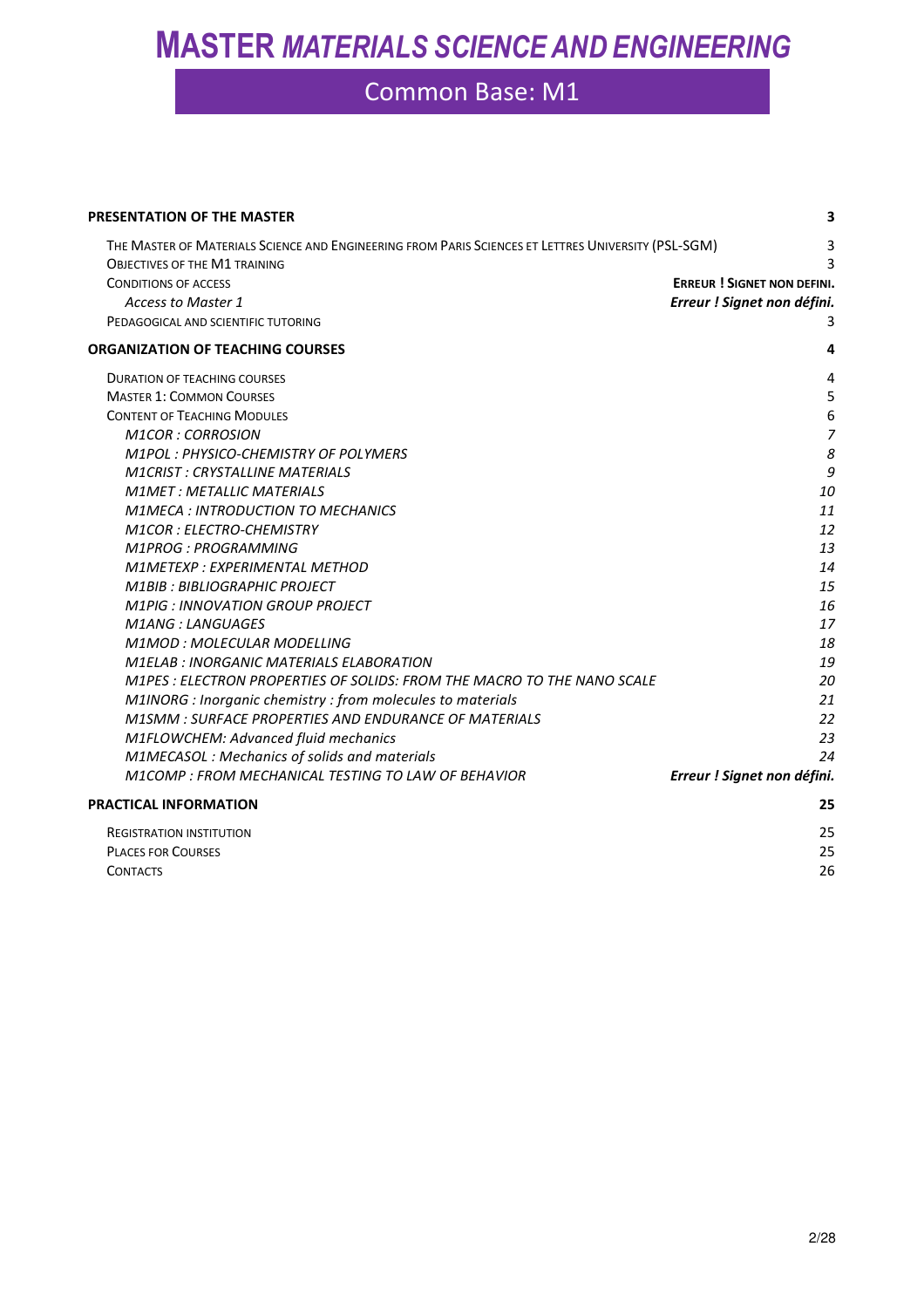Common Base: M1

### PRESENTATION OF THE MASTER

#### **The Master of Materials Science and Engineering from Paris Sciences et Lettres University (PSL-SGM)**

The PSL Master "Materials Science and Engineering" allows students to acquire the experimental and theoretical knowledge necessary to imagine and design the materials of tomorrow, improve the performance of existing materials and predict their service life. Co-led by internationally renowned schools: Chimie ParisTech, MINES ParisTech and ESPCI Paris, it aims to establish the link between elaboration, synthesis and forming processes, (micro) structure and structural and/or functional properties of materials as varied like polymers, metal alloys, ceramics or biomaterials.

During the first year (M1) of the Master, students develop skills to have an integrative vision of materials with their functionalities in their environment, in their use and in their elaboration. This first year serves as a common base of knowledge to allow students to specialize in the second year (M2). Three tracks are offered for the second year:

- Track "Materials of the Future: Design and Engineering"
- Track "Mechanics of Materials for Engineering and Structural Integrity"
- Track "Microfluidics"

The experimental approach is particularly highlighted in this Master from the M1, with a training in research "through the practice of research", including literature review, 9 weeks of mandatory immersion in academic or industrial research laboratories, and hours of experimental work during the year of M1.

The M1 is fully taught in English.

#### **Objectives of the M1 training**

During the two semesters of M1, students must acquire:

- Scientific knowledge allowing them to analyze a problem in a field related to the improvement of the performance and durability of a material in connection with its structure and chemistry.
- The experimental and theoretical knowledge necessary to imagine and design innovative materials that meet precise specifications and also to improve the performance of existing materials and predict their lifespan
- Methods of analysis of a scientific problem: information search and bibliography management; design of experimental protocols.
- Skills for presentation of scientific data and data interpretation (in English).
- The tools necessary for the development of industrial or academic research projects.

#### **Pedagogical and scientific tutoring**

Scientific tutoring is an essential part of the training. From Master 1, each student benefits from a particular support by a doctoral student around a research project, with a first phase dedicated to learning bibliographic research in Semester 1, followed by a second phase of laboratory practice in Semester 2.

As many apprenticeships are offered in the form of projects in Master 1 and Master 2, a pedagogical tutoring to learn about team working is also present.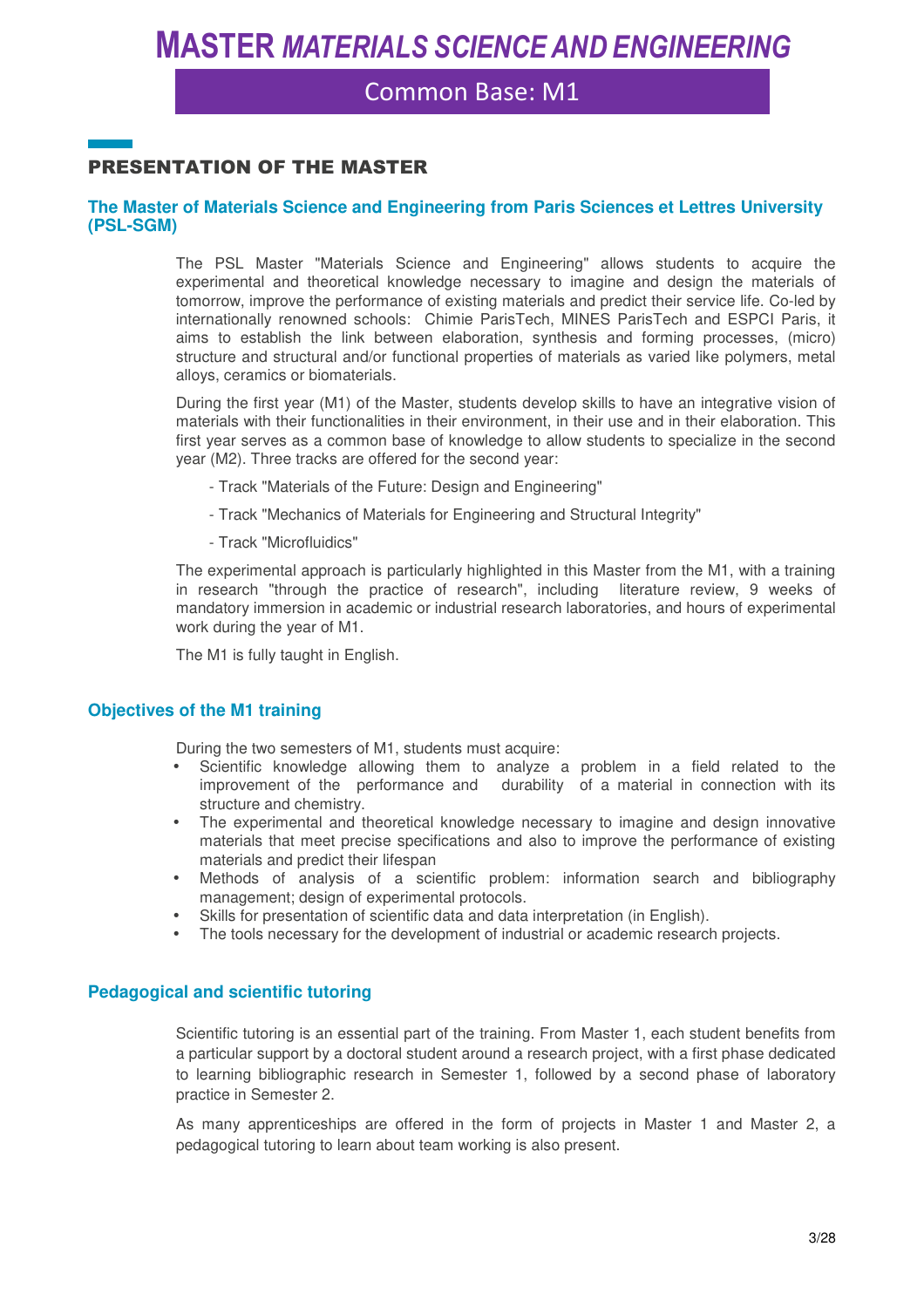### Common Base: M1

### ORGANIZATION OF TEACHING COURSES

#### **Duration of teaching courses**

Semester 1: 249 hours over 15 weeks of common base, constituting two blocks of courses:

One 121-hours block "Basic knowledge in Material Science" counting for 16 ECTS

One block "Scientific tools and communication" counting for 14 ECTS

Semester 2 : From 162 to 188 hours of specialization courses, constituting two blocks of courses:

One block "Specialization in Material science" from 74 to 100h counting for 12 ECTS

One block "Scientific tools and communication" of 88h counting for 10 ECTS

A minimum 2-months internship counting for 8 ECTS

The start of the school year will take place in early September 2022 at Chimie ParisTech, 11 rue Pierre et Marie Curie, 75005 Paris. The schedule will be communicated to students via their personal online access once they have registered.

Language courses are scheduled in the evening from 18:15 to 20:15.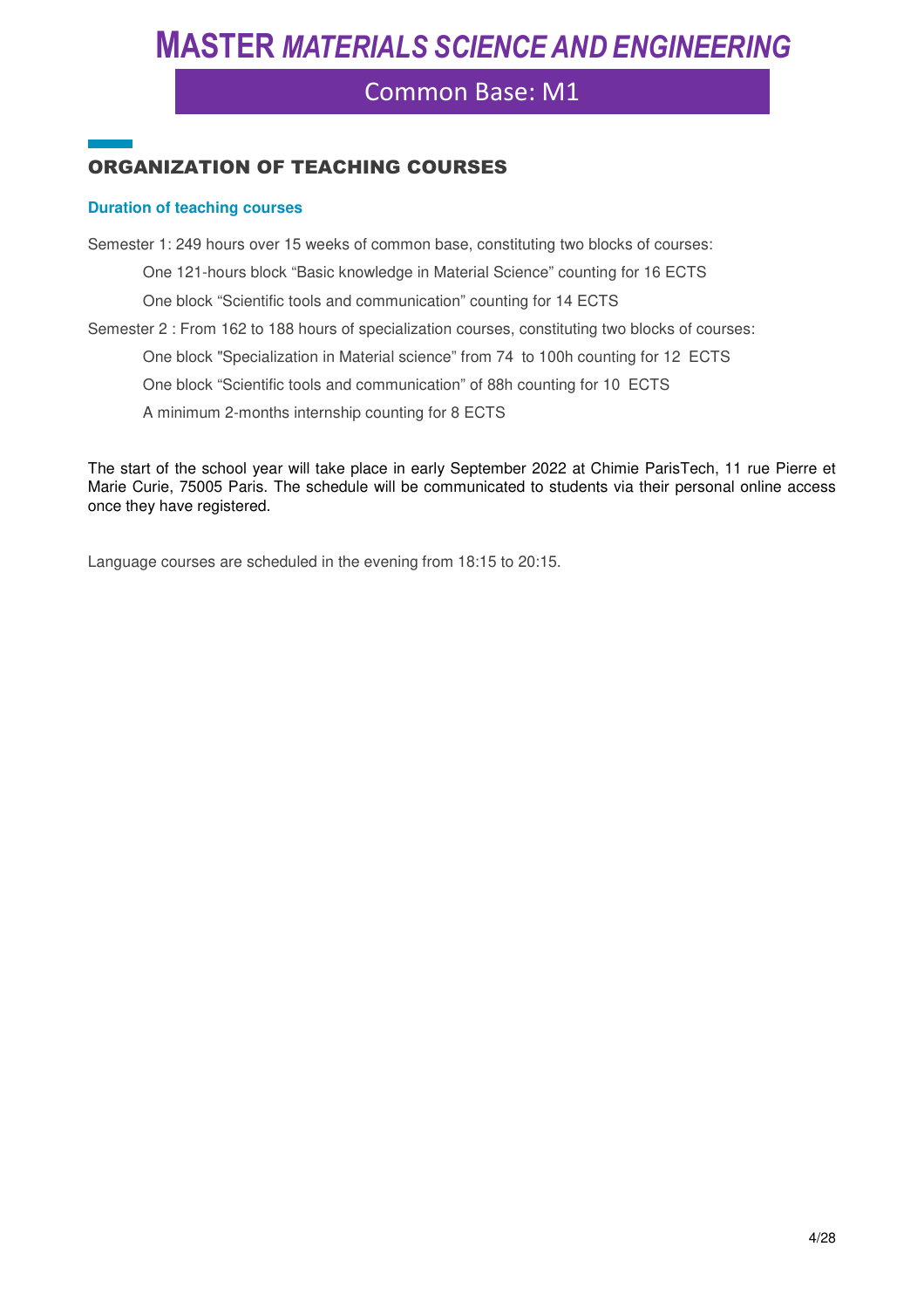### Common Base: M1

#### **Master 1: Common Courses**

.

Ť.

The courses shown in italics are the mandatory courses. Courses written in normal style are optional courses. The language of teaching at the M1 level is English.

| <b>Semester 1</b><br>10 mandatory courses (30 ECTS)                                                                                |                 | <b>ECTS</b> |
|------------------------------------------------------------------------------------------------------------------------------------|-----------------|-------------|
| <b>BASIC KNOWLEDGE IN MATERIAL SCIENCE</b>                                                                                         | 128 h           | 16          |
| Corrosion                                                                                                                          | 24 h            |             |
| Physical properties of polymers                                                                                                    | 24h             |             |
| Crystalline materials                                                                                                              | 32 h            |             |
| Metallic materials                                                                                                                 | 24 h            |             |
| Introduction to Mechanics                                                                                                          | 24 h            |             |
| Electrochemistry (optional)                                                                                                        | 12h             |             |
| <b>SCIENTIFIC TOOLS AND COMMUNICATION</b>                                                                                          | 121 h           | 14          |
| Programming                                                                                                                        | 18h             |             |
| <b>Experimental methods</b>                                                                                                        | 47h             |             |
| Literature review: conducting and writing                                                                                          | 9h              |             |
| Innovation project (in group)                                                                                                      | 27h             |             |
| Language courses                                                                                                                   | 20h             |             |
| <b>Total S1</b>                                                                                                                    | 249h            | 30          |
| 5 mandatory courses (13 ECTS) + 3 Uoptional courses<br><b>Semester 2</b><br>to choose (9 ECTS)<br>Internship of 2 months* (8 ECTS) |                 |             |
| <b>Specialization in Material science</b>                                                                                          | 92 - 118 h      | 14          |
| Modeling                                                                                                                           | 18 h            |             |
| <b>Materials processing</b>                                                                                                        | 24 h            |             |
| Electronic properties of solids                                                                                                    | 24h             |             |
| Inorganic assemblies                                                                                                               | 18 <sub>h</sub> |             |
| Surface properties and mechanical strength of materials                                                                            | 24 h            |             |
| Advanced fluid mechanics                                                                                                           | 30 h            |             |
| Solid Material Mechanics                                                                                                           | 24h             |             |
| From mechanical testing to constitutive law                                                                                        | 34 h            |             |
| <b>SCIENTIFIC TOOLS AND COMMUNICATION</b>                                                                                          | 85h             | 8           |
| Language courses                                                                                                                   | 30 h            |             |
| Innovation Project (in group)                                                                                                      | 18h             |             |
| PSL week                                                                                                                           | 37h             |             |
| Internship                                                                                                                         |                 | 8           |
| <b>Total du S2</b>                                                                                                                 | 177 - 203 h     | 30          |
| Total du M1                                                                                                                        | 439 - 465 h     | 60          |

*\* The duration of the traineeship indicated constitutes the minimum allowing validation. The internship can be done in France or abroad.*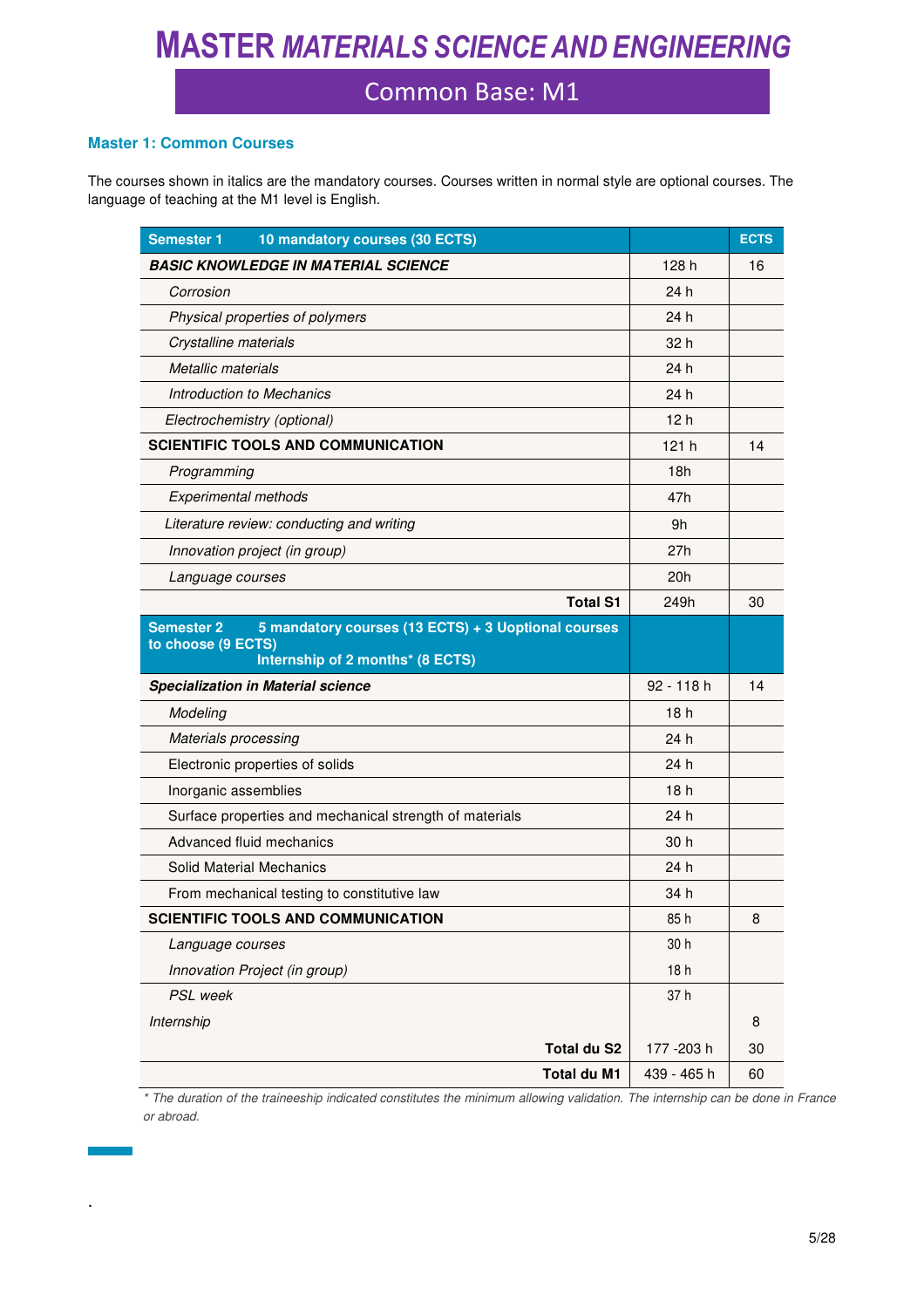Common Base: M1

**Content of Teaching Modules**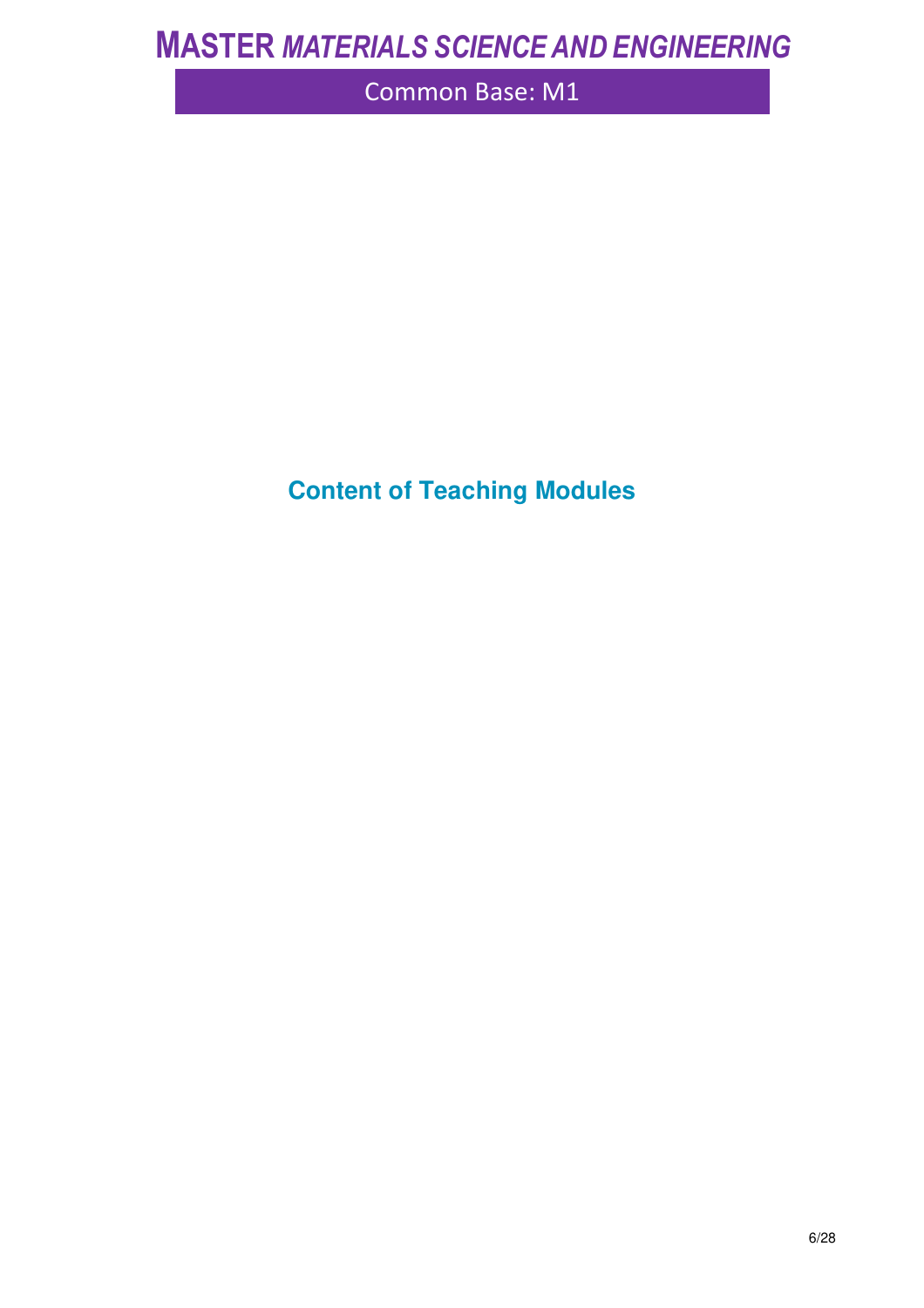| <b>M1COR: CORROSION</b>                                                                                                                                                                                                                                                                                                                                                                                                                                                                                                                                                                                                                                                                                                                                                                                                      |                 |                                                                              |           |                 |                 |                     |                                                                              |                       |                |
|------------------------------------------------------------------------------------------------------------------------------------------------------------------------------------------------------------------------------------------------------------------------------------------------------------------------------------------------------------------------------------------------------------------------------------------------------------------------------------------------------------------------------------------------------------------------------------------------------------------------------------------------------------------------------------------------------------------------------------------------------------------------------------------------------------------------------|-----------------|------------------------------------------------------------------------------|-----------|-----------------|-----------------|---------------------|------------------------------------------------------------------------------|-----------------------|----------------|
|                                                                                                                                                                                                                                                                                                                                                                                                                                                                                                                                                                                                                                                                                                                                                                                                                              |                 |                                                                              |           |                 |                 |                     | Keywords: Pourbaix diagram, passivation, generalized and localized corrosion |                       |                |
| <b>Teachers</b>                                                                                                                                                                                                                                                                                                                                                                                                                                                                                                                                                                                                                                                                                                                                                                                                              | Cécilie Duhamel |                                                                              |           |                 |                 |                     |                                                                              |                       |                |
| Coordinator                                                                                                                                                                                                                                                                                                                                                                                                                                                                                                                                                                                                                                                                                                                                                                                                                  |                 | cecilie.duhamel@mines-paristech.fr                                           |           |                 |                 |                     |                                                                              |                       |                |
| <b>ECTS</b>                                                                                                                                                                                                                                                                                                                                                                                                                                                                                                                                                                                                                                                                                                                                                                                                                  | Course          | Exercises                                                                    | Practical | <b>Tutoring</b> | Written<br>Exam | Continuous<br>Eval. | Practical<br>Exam                                                            | Oral<br>Exam          | Mixed<br>Eval. |
| 3                                                                                                                                                                                                                                                                                                                                                                                                                                                                                                                                                                                                                                                                                                                                                                                                                            | 12 <sub>h</sub> | 12h                                                                          | 3h        |                 | 70%             | 20%                 | 10%                                                                          |                       | Yes            |
| Description of the teaching module:<br>The course focuses on aqueous corrosion of metals and metal alloys. First, the basic concepts of<br>aqueous corrosion are presented: Pourbaix diagram, corrosion rate, passivity. These notions are<br>then implemented to describe and explain the different forms of corrosion observed: uniform<br>corrosion, galvanic coupling, localized corrosion.<br>Content:<br>Definition and introduction to different forms of corrosion<br>Electrochemical nature of corrosion<br>$\bullet$<br>Thermodynamic aspects: the Pourbaix diagram<br>Corrosion rate: Butler-Volmer law, Tafel representation, reactions controlled by the<br>$\bullet$<br>transport of matter<br>Passivation<br>Uniform corrosion<br>Localized corrosion: intergranular corrosion, pitting, cavernous corrosion, |                 |                                                                              |           |                 |                 |                     |                                                                              |                       |                |
| <b>Learning Objectives:</b><br>At the end of this Training Module, students:<br>Will be able to understand the fundamental aspects of electrochemistry<br>Will be able to establish the equations of current-potential characteristics under<br>equilibrium conditions<br>Will know how to use a Pourbaix diagram<br>Will be able to determine a corrosion rate<br>Will be able to recognize different forms of corrosion                                                                                                                                                                                                                                                                                                                                                                                                    |                 |                                                                              |           |                 |                 |                     |                                                                              |                       |                |
| Language<br>English                                                                                                                                                                                                                                                                                                                                                                                                                                                                                                                                                                                                                                                                                                                                                                                                          |                 | Course, Exercises, Practical, Tutoring<br>12h course + 12h tutored exercises |           |                 |                 |                     | <b>Documents</b><br>English                                                  | Literature<br>English |                |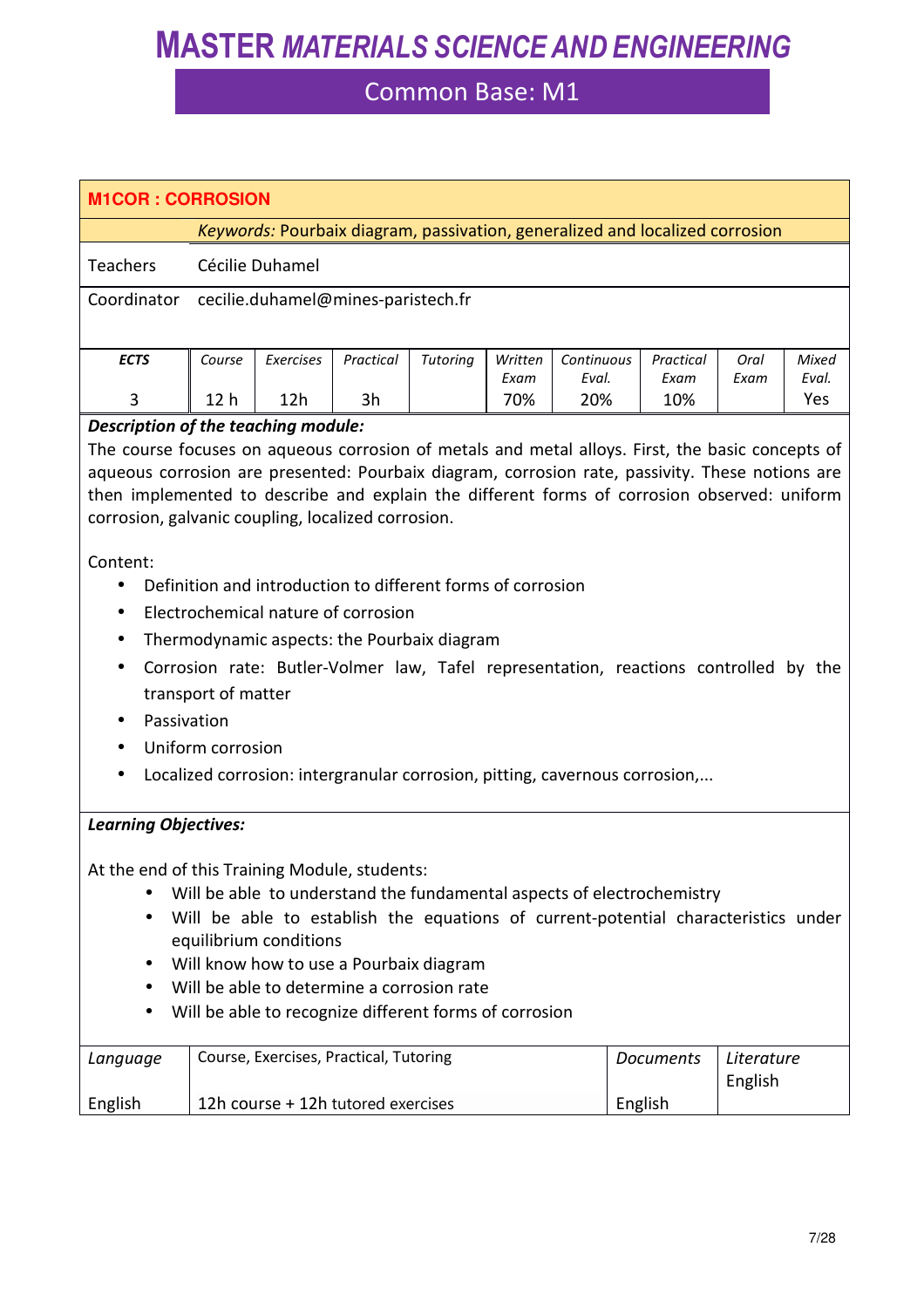## Common Base: M1

| <b>M1POL: PHYSICO-CHEMISTRY OF POLYMERS</b>                                                                               |                                                             |                                                                                                                                                       |                 |          |                 | Keywords: Polymers, glass transition, mechanics, thermodynamics                                                                                                        |                   |              |                |
|---------------------------------------------------------------------------------------------------------------------------|-------------------------------------------------------------|-------------------------------------------------------------------------------------------------------------------------------------------------------|-----------------|----------|-----------------|------------------------------------------------------------------------------------------------------------------------------------------------------------------------|-------------------|--------------|----------------|
| <b>Teachers</b>                                                                                                           |                                                             | Patrick Perrin, Joshua MacGraw                                                                                                                        |                 |          |                 |                                                                                                                                                                        |                   |              |                |
| Coordinator                                                                                                               |                                                             | patrick.perrin@espci.fr                                                                                                                               |                 |          |                 |                                                                                                                                                                        |                   |              |                |
| <b>ECTS</b><br>3                                                                                                          | Course                                                      | Exercises                                                                                                                                             | Practical<br>3h | Tutoring | Written<br>Exam | Continuous<br>Eval.                                                                                                                                                    | Practical<br>Exam | Oral<br>Exam | Mixed<br>Eval. |
| Description of the teaching module:                                                                                       | 13,5 h                                                      | 10,5h                                                                                                                                                 |                 |          | 100%            |                                                                                                                                                                        |                   |              | no             |
| 1.<br>$\bullet$<br>$\bullet$                                                                                              |                                                             | Conformation of chains                                                                                                                                |                 |          |                 | Ideal chains: Entropy of ideal chains; free energy; Hooke's law for polymers<br>Real chains : Flory solutions (concentration regimes), blobs -> concentrated solutions |                   |              |                |
| 2.<br>$\bullet$<br>$\bullet$<br>3.<br>$\bullet$                                                                           | rheology (G', G")                                           | Macroscopic consequences of random walk chains<br>dynamics (Rouse, Zimm, Entanglement)<br>Thermodynamics of mixtures<br>Flory Huggins theory          |                 |          |                 | Rubber elasticity: affine network model, modulus of a network                                                                                                          |                   |              |                |
| $\bullet$<br>4.                                                                                                           | Tg, Tm, WLF, VF                                             | Specification of concentrated and dilute regimes<br>Solid state properties, mechanical properties, glass transition<br>time-temperature superposition |                 |          |                 |                                                                                                                                                                        |                   |              |                |
| 5.                                                                                                                        | Characterization<br>Intrinsic viscosity<br>Light scattering | Size exclusion chromatography                                                                                                                         |                 |          |                 |                                                                                                                                                                        |                   |              |                |
| <b>Learning Objectives:</b><br>Students will be exposed to the basic principles governing polymer molecules and materials |                                                             |                                                                                                                                                       |                 |          |                 |                                                                                                                                                                        |                   |              |                |

composed of these macromolecules. Starting from the characteristic dimension of monomers, and going through that of entire chains and networks thereof, along with polymer solutions and solid state materials, the students will acquire a basic knowledge of this important class of materials which are widespread in biology and industry.

| Language | Course, Exercises, Practical, Tutoring | Documents | Literature     |
|----------|----------------------------------------|-----------|----------------|
| English  | English                                | English   | English/French |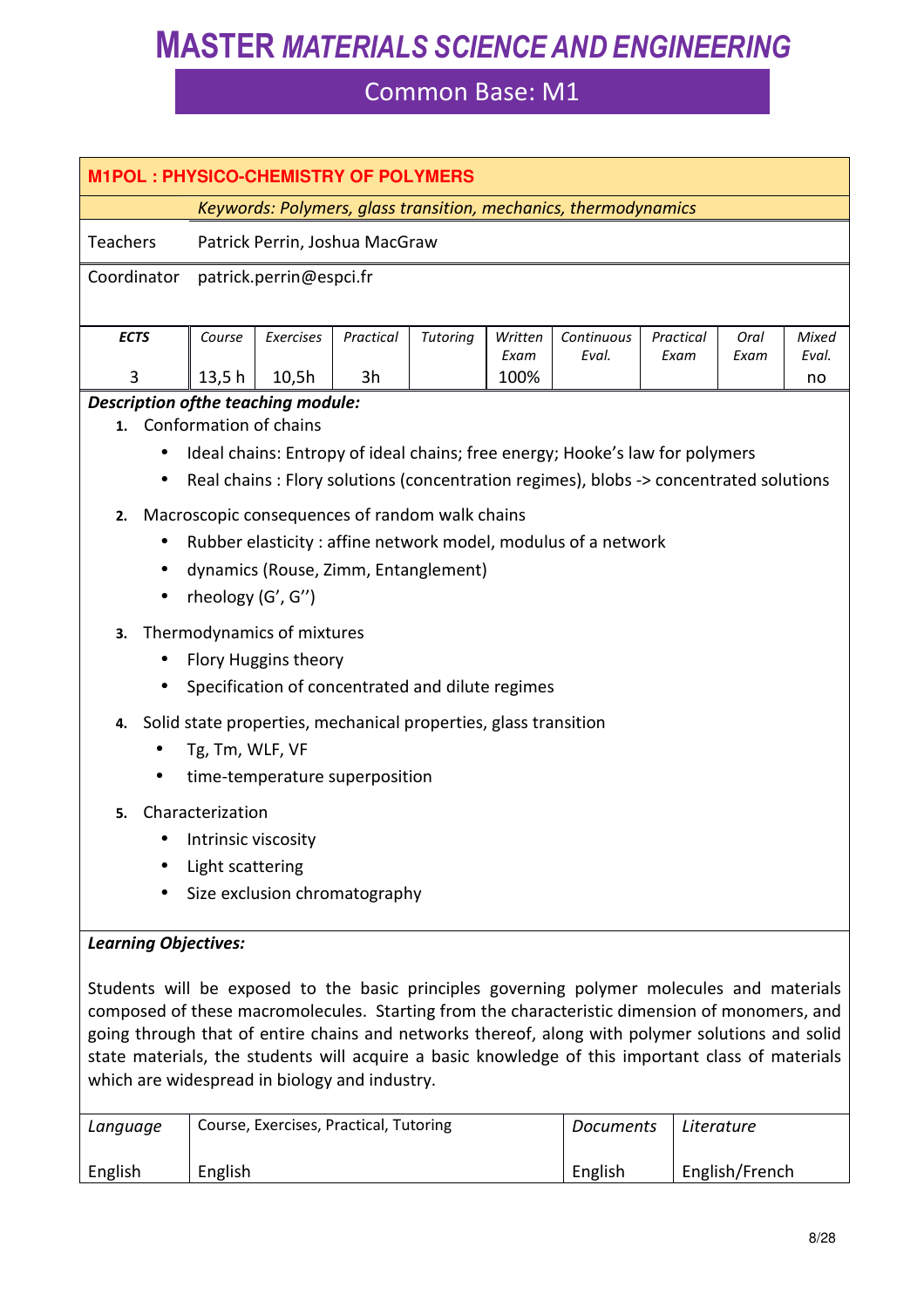| <b>M1CRIST: CRYSTALLINE MATERIALS</b>                                                                   |                |                 |                                                |                                                                |              |                                                                                                                                                 |           |            |              |  |
|---------------------------------------------------------------------------------------------------------|----------------|-----------------|------------------------------------------------|----------------------------------------------------------------|--------------|-------------------------------------------------------------------------------------------------------------------------------------------------|-----------|------------|--------------|--|
|                                                                                                         |                |                 |                                                | Keywords: structure, diffraction, symmetry                     |              |                                                                                                                                                 |           |            |              |  |
| <b>Teachers</b>                                                                                         |                | Vanessa Pimenta |                                                |                                                                |              |                                                                                                                                                 |           |            |              |  |
| Coordinator<br>vanessa.pimenta@espci.fr                                                                 |                |                 |                                                |                                                                |              |                                                                                                                                                 |           |            |              |  |
|                                                                                                         |                |                 |                                                |                                                                |              |                                                                                                                                                 |           |            |              |  |
| <b>ECTS</b>                                                                                             | Course         | Exercises       | Practical                                      | Tutoring                                                       | Written      | Continuous                                                                                                                                      | Practical | Oral       | Mixed        |  |
| 4                                                                                                       | 14 h           | 14 h            | 8h                                             |                                                                | Exam<br>100% | Eval.                                                                                                                                           | Exam      | Exam       | Eval.<br>non |  |
| Description of the teaching module:                                                                     |                |                 |                                                |                                                                |              |                                                                                                                                                 |           |            |              |  |
| The aim of this course is to provide students basic tools to describe the structure and properties of   |                |                 |                                                |                                                                |              |                                                                                                                                                 |           |            |              |  |
| crystalline materials. The course starts by the study of symmetries and the classification of crystals. |                |                 |                                                |                                                                |              |                                                                                                                                                 |           |            |              |  |
| Then, a detailed review of the investigations methods by X-ray diffraction is proposed. The last part   |                |                 |                                                |                                                                |              |                                                                                                                                                 |           |            |              |  |
| of the course deals with the structures of ionic and covalent crystals as well as deviations from the   |                |                 |                                                |                                                                |              |                                                                                                                                                 |           |            |              |  |
| perfect crystal, in order to understand the relationships between the structure of the main             |                |                 |                                                |                                                                |              |                                                                                                                                                 |           |            |              |  |
| crystalline solids and their physical properties.                                                       |                |                 |                                                |                                                                |              |                                                                                                                                                 |           |            |              |  |
| Content:                                                                                                |                |                 |                                                |                                                                |              |                                                                                                                                                 |           |            |              |  |
|                                                                                                         |                |                 |                                                |                                                                |              | Crystallography: periodic lattices - symmetry - point and space groups                                                                          |           |            |              |  |
|                                                                                                         |                |                 |                                                |                                                                |              | Radiocrystallography: reciprocal lattice - structural factor - structure resolutions - diffuse                                                  |           |            |              |  |
|                                                                                                         |                |                 | scattering - experimental methods              |                                                                |              |                                                                                                                                                 |           |            |              |  |
|                                                                                                         |                |                 | Crystal structures: ionic and covalent crystal |                                                                |              |                                                                                                                                                 |           |            |              |  |
|                                                                                                         |                |                 |                                                |                                                                |              | Point defects - extended defects - non-stoichiometry - ionic conductivity Disorder in crystals                                                  |           |            |              |  |
|                                                                                                         | Quasi-crystals |                 |                                                |                                                                |              |                                                                                                                                                 |           |            |              |  |
|                                                                                                         |                |                 |                                                | Structure-property relationships: Curie principle              |              |                                                                                                                                                 |           |            |              |  |
|                                                                                                         |                |                 | Piezoelectric and ferroelectric materials      |                                                                |              |                                                                                                                                                 |           |            |              |  |
|                                                                                                         |                |                 |                                                |                                                                |              |                                                                                                                                                 |           |            |              |  |
| <b>Learning Objectives:</b>                                                                             |                |                 |                                                |                                                                |              |                                                                                                                                                 |           |            |              |  |
|                                                                                                         |                |                 |                                                |                                                                |              |                                                                                                                                                 |           |            |              |  |
| At the end of this course, students:                                                                    |                |                 |                                                |                                                                |              |                                                                                                                                                 |           |            |              |  |
|                                                                                                         |                |                 |                                                | will be able to classify crystals according to their symmetry; |              |                                                                                                                                                 |           |            |              |  |
|                                                                                                         |                |                 |                                                |                                                                |              | will be able to find structural information from experimental data;<br>will be able to recognize different deviations from the perfect crystal; |           |            |              |  |
|                                                                                                         |                |                 |                                                |                                                                |              | will be able to make a link between the structure and properties of crystalline materials.                                                      |           |            |              |  |
|                                                                                                         |                |                 |                                                |                                                                |              |                                                                                                                                                 |           |            |              |  |
| Language                                                                                                |                |                 | Course, Exercises, Practical, Tutoring         |                                                                |              | <b>Documents</b>                                                                                                                                |           | Literature |              |  |
| English                                                                                                 | English        |                 |                                                |                                                                |              | English                                                                                                                                         |           | English    |              |  |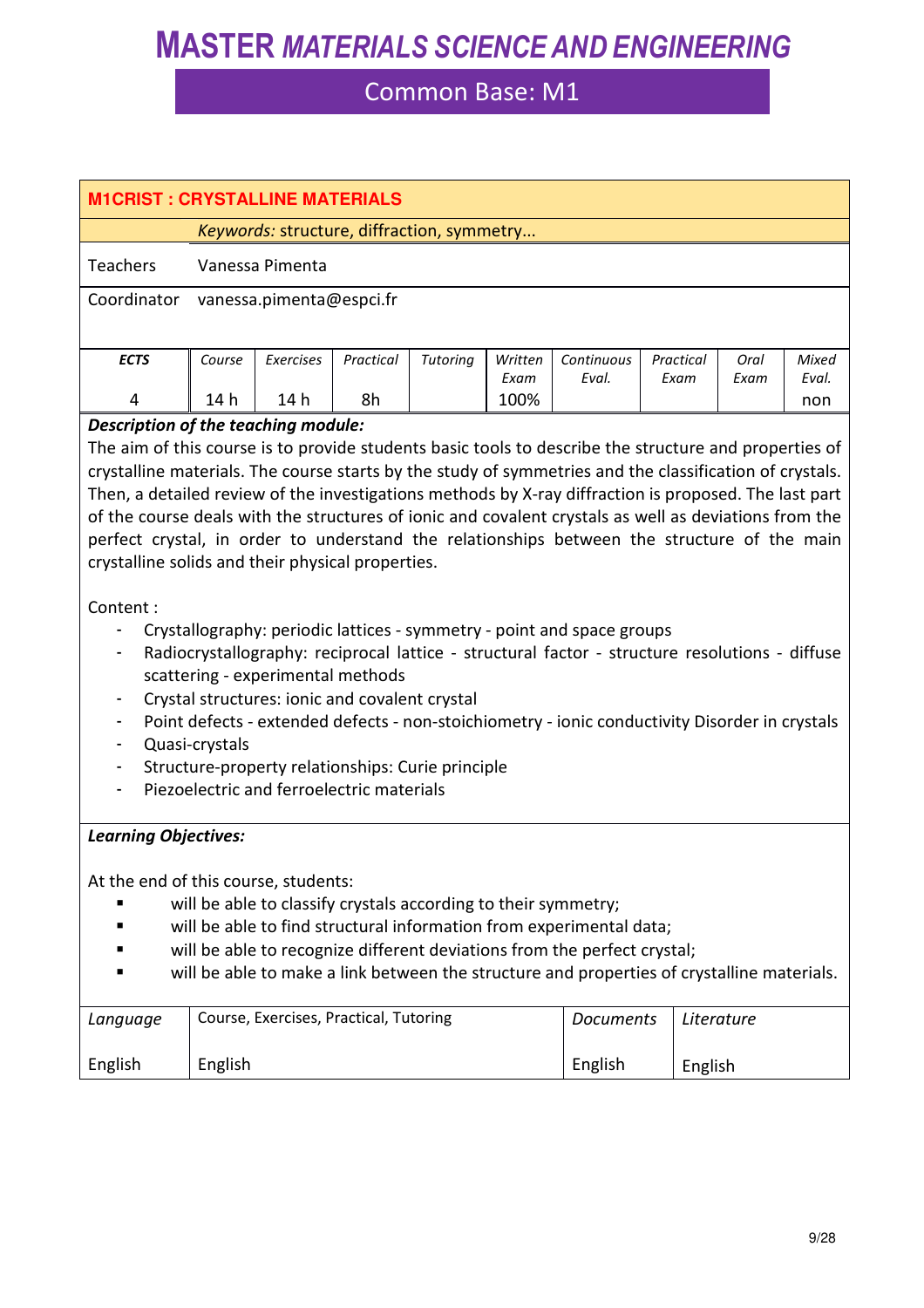| <b>M1MET: METALLIC MATERIALS</b>                                                                                                                                                                |                                       |                |                                                          |          |                 |                                                                                        |                   |              |                |  |  |
|-------------------------------------------------------------------------------------------------------------------------------------------------------------------------------------------------|---------------------------------------|----------------|----------------------------------------------------------|----------|-----------------|----------------------------------------------------------------------------------------|-------------------|--------------|----------------|--|--|
|                                                                                                                                                                                                 |                                       |                |                                                          |          |                 | Keywords: structure, reactivity, phase diagram, solidification                         |                   |              |                |  |  |
| Teachers                                                                                                                                                                                        |                                       | Frédéric Prima |                                                          |          |                 |                                                                                        |                   |              |                |  |  |
| Coordinator                                                                                                                                                                                     | frederic.prima@chimieparistech.psl.eu |                |                                                          |          |                 |                                                                                        |                   |              |                |  |  |
|                                                                                                                                                                                                 |                                       |                |                                                          |          |                 |                                                                                        |                   |              |                |  |  |
| <b>ECTS</b>                                                                                                                                                                                     | Course                                | Exercises      | Practical                                                | Tutoring | Written<br>Exam | Continuous<br>Eval.                                                                    | Practical<br>Exam | Oral<br>Exam | Mixed<br>Eval. |  |  |
| 3                                                                                                                                                                                               | 24 h                                  | 4.5 h          | 3h                                                       |          | 75%             |                                                                                        | 25%               |              |                |  |  |
| Description of the teaching module:                                                                                                                                                             |                                       |                |                                                          |          |                 |                                                                                        |                   |              |                |  |  |
| This course aims to give students a basics in structural metallurgy. It addresses different related<br>aspects                                                                                  |                                       |                |                                                          |          |                 | Microstructures of metal alloys: structural aspects (defects), chemical aspects        |                   |              |                |  |  |
|                                                                                                                                                                                                 |                                       |                | (diffusion), thermodynamic aspects                       |          |                 |                                                                                        |                   |              |                |  |  |
|                                                                                                                                                                                                 |                                       |                | Study of structure/property relations (introduction)     |          |                 |                                                                                        |                   |              |                |  |  |
|                                                                                                                                                                                                 |                                       |                |                                                          |          |                 | Solidification of alloys (the genesis of these microstructures)                        |                   |              |                |  |  |
|                                                                                                                                                                                                 |                                       |                | Phase diagrams (binary and ternary)                      |          |                 | Phase transformations: kinetic, thermodynamic and crystallographic aspects             |                   |              |                |  |  |
|                                                                                                                                                                                                 |                                       |                |                                                          |          |                 | Industrial processes for the manufacture of metallic materials (thermomechanical       |                   |              |                |  |  |
|                                                                                                                                                                                                 | treatments).                          |                |                                                          |          |                 |                                                                                        |                   |              |                |  |  |
| The course is completed by practical work on metallurgy illustrating the relationship between                                                                                                   |                                       |                |                                                          |          |                 |                                                                                        |                   |              |                |  |  |
| microstructure and mechanical properties (quenching and tensile studies)                                                                                                                        |                                       |                |                                                          |          |                 |                                                                                        |                   |              |                |  |  |
|                                                                                                                                                                                                 |                                       |                |                                                          |          |                 |                                                                                        |                   |              |                |  |  |
| <b>Learning Objectives:</b>                                                                                                                                                                     |                                       |                |                                                          |          |                 |                                                                                        |                   |              |                |  |  |
| At the end of this course, students:<br>Will master the different concepts of metallurgy.<br>Will know how to relate the thermodynamic aspects to the microstructures of metallic<br>materials. |                                       |                |                                                          |          |                 |                                                                                        |                   |              |                |  |  |
|                                                                                                                                                                                                 |                                       |                |                                                          |          |                 | Will understand the relationship between the microscopic aspects of a material and its |                   |              |                |  |  |
|                                                                                                                                                                                                 |                                       |                | macroscopic properties in terms of mechanical behaviour. |          |                 |                                                                                        |                   |              |                |  |  |
|                                                                                                                                                                                                 |                                       |                |                                                          |          |                 | Could develop a synthesis strategy in relation to the expected properties of an alloy. |                   |              |                |  |  |
| Language                                                                                                                                                                                        |                                       |                | Course, Exercises, Practical, Tutoring                   |          |                 | <b>Documents</b>                                                                       |                   | Literature   |                |  |  |
| English                                                                                                                                                                                         |                                       |                | 21h course, 3h supervised exercises                      |          |                 | English                                                                                |                   | English      |                |  |  |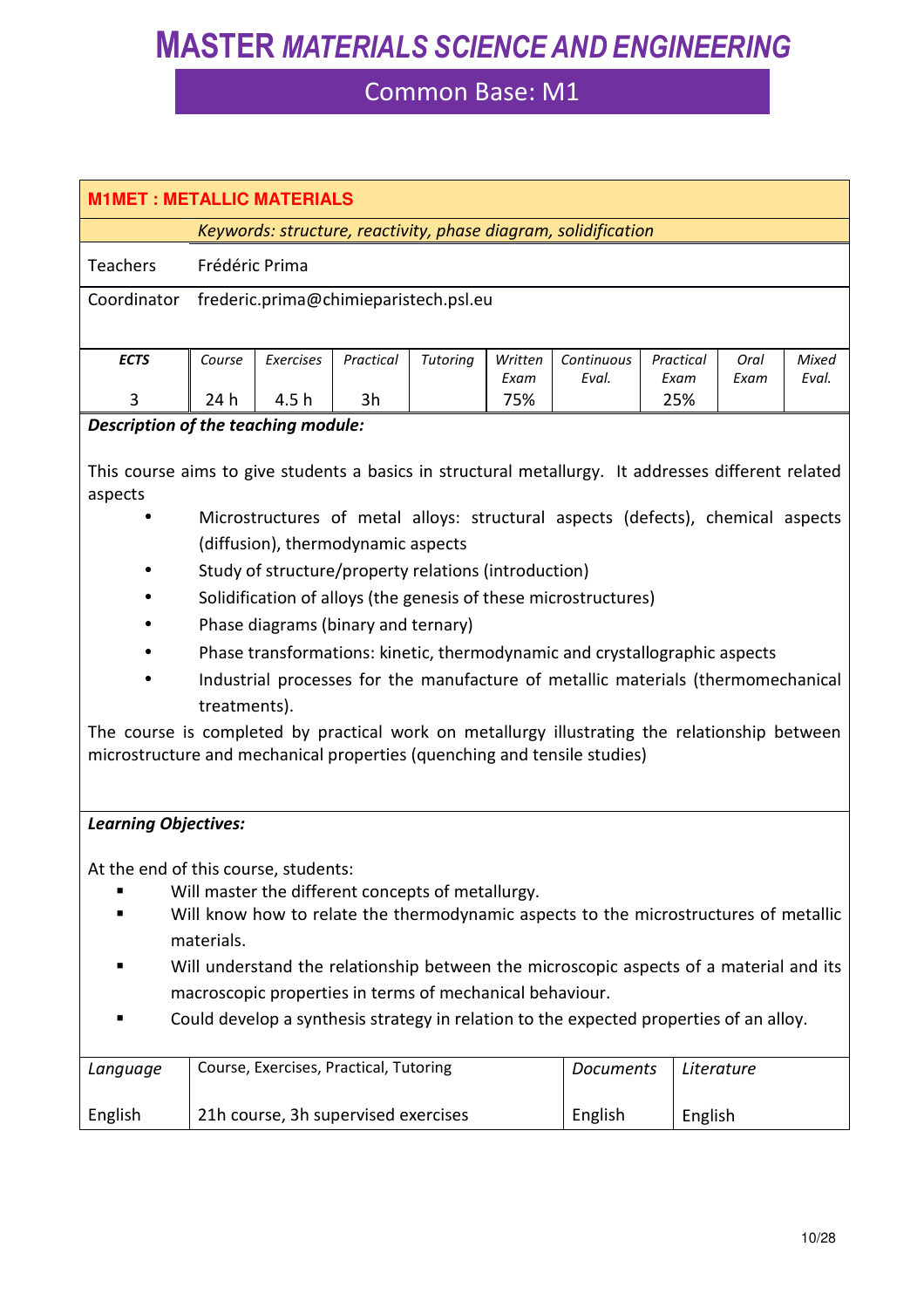| <b>M1MECA: INTRODUCTION TO MECHANICS</b>                                                                                                                                                                                                                                                                                                                                                                                                                                                                                                                                           |                        |                                                        |           |                 |                 |                                                                                                                                                             |                   |              |                |
|------------------------------------------------------------------------------------------------------------------------------------------------------------------------------------------------------------------------------------------------------------------------------------------------------------------------------------------------------------------------------------------------------------------------------------------------------------------------------------------------------------------------------------------------------------------------------------|------------------------|--------------------------------------------------------|-----------|-----------------|-----------------|-------------------------------------------------------------------------------------------------------------------------------------------------------------|-------------------|--------------|----------------|
| Keywords: deformation; elasticity; rheology; mechanical modelling                                                                                                                                                                                                                                                                                                                                                                                                                                                                                                                  |                        |                                                        |           |                 |                 |                                                                                                                                                             |                   |              |                |
| <b>Teachers</b>                                                                                                                                                                                                                                                                                                                                                                                                                                                                                                                                                                    | <b>Cristian Ovalle</b> |                                                        |           |                 |                 |                                                                                                                                                             |                   |              |                |
| Coordinator                                                                                                                                                                                                                                                                                                                                                                                                                                                                                                                                                                        |                        | cristian.ovalle@mines-paristech.fr                     |           |                 |                 |                                                                                                                                                             |                   |              |                |
|                                                                                                                                                                                                                                                                                                                                                                                                                                                                                                                                                                                    |                        |                                                        |           |                 |                 |                                                                                                                                                             |                   |              |                |
| <b>ECTS</b>                                                                                                                                                                                                                                                                                                                                                                                                                                                                                                                                                                        | Course                 | Exercises                                              | Practical | <b>Tutoring</b> | Written<br>Exam | Continuous<br>Eval.                                                                                                                                         | Practical<br>Exam | Oral<br>Exam | Mixed<br>Eval. |
| 3                                                                                                                                                                                                                                                                                                                                                                                                                                                                                                                                                                                  | 16h                    | 8h                                                     | 3h        |                 | 100%            |                                                                                                                                                             |                   |              | no             |
| Description of the teaching module:                                                                                                                                                                                                                                                                                                                                                                                                                                                                                                                                                |                        |                                                        |           |                 |                 |                                                                                                                                                             |                   |              |                |
| The course begins with the study of the generalities of material properties and the mechanical<br>tests commonly used to characterise their mechanical behaviour. It continues with the study of the<br>construction of material behaviour models and stress state criteria. Then, we focus on linear<br>elastic, thermoelastic and viscoelastic behaviour, followed by the modelling of plastic strain<br>hardening. The last part of the course deals with the main damage and failure models of materials.<br>Content<br>Introduction: Material Properties - Mechanical Testing |                        |                                                        |           |                 |                 |                                                                                                                                                             |                   |              |                |
|                                                                                                                                                                                                                                                                                                                                                                                                                                                                                                                                                                                    | pressure               |                                                        |           |                 |                 | Basic laws - Rheology: types of "deformation" - fundamental basis<br>Criteria: criteria not involving hydrostatic pressure - criteria involving hydrostatic |                   |              |                |
|                                                                                                                                                                                                                                                                                                                                                                                                                                                                                                                                                                                    |                        | Elasticity: linear elasticity - linear viscoelasticity |           |                 |                 |                                                                                                                                                             |                   |              |                |
|                                                                                                                                                                                                                                                                                                                                                                                                                                                                                                                                                                                    |                        | Damage and fracture: description - Fracture mechanics  |           |                 |                 | Plasticity: experimental results - mechanical modelling - elastoplastic behaviour                                                                           |                   |              |                |
|                                                                                                                                                                                                                                                                                                                                                                                                                                                                                                                                                                                    |                        |                                                        |           |                 |                 |                                                                                                                                                             |                   |              |                |
| <b>Learning Objectives:</b>                                                                                                                                                                                                                                                                                                                                                                                                                                                                                                                                                        |                        |                                                        |           |                 |                 |                                                                                                                                                             |                   |              |                |
|                                                                                                                                                                                                                                                                                                                                                                                                                                                                                                                                                                                    |                        | Know how to recognize different mechanical tests,      |           |                 |                 |                                                                                                                                                             |                   |              |                |
|                                                                                                                                                                                                                                                                                                                                                                                                                                                                                                                                                                                    |                        | Know how to build models of behavior,                  |           |                 |                 |                                                                                                                                                             |                   |              |                |
| know the mechanical behavior of materials to a given stress.                                                                                                                                                                                                                                                                                                                                                                                                                                                                                                                       |                        |                                                        |           |                 |                 |                                                                                                                                                             |                   |              |                |
| Language                                                                                                                                                                                                                                                                                                                                                                                                                                                                                                                                                                           |                        | Course, Exercises, Practical, Tutoring                 |           |                 |                 | <b>Documents</b>                                                                                                                                            |                   | Literature   |                |
| English                                                                                                                                                                                                                                                                                                                                                                                                                                                                                                                                                                            |                        | English 16h course, 8h supervised exercises            |           |                 |                 | English                                                                                                                                                     | English           |              |                |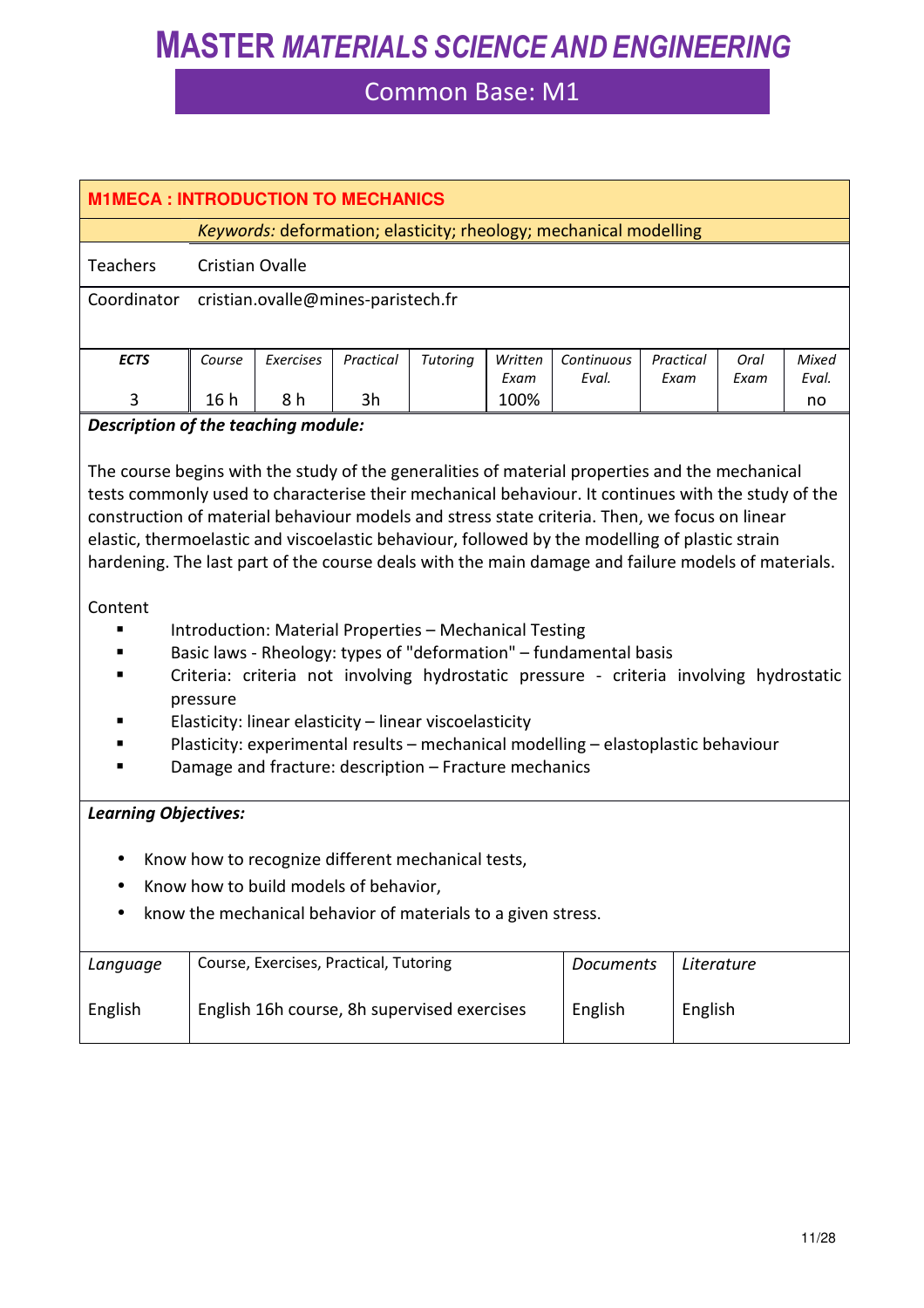|                                                                                                                                                                                                                                                                                                                                                                                                                                                                                                                                           | <b>M1COR: ELECTROCHEMISTRY</b>                                                                                                                 |                                                                    |           |          |                 |                                                                 |                   |                       |             |  |  |
|-------------------------------------------------------------------------------------------------------------------------------------------------------------------------------------------------------------------------------------------------------------------------------------------------------------------------------------------------------------------------------------------------------------------------------------------------------------------------------------------------------------------------------------------|------------------------------------------------------------------------------------------------------------------------------------------------|--------------------------------------------------------------------|-----------|----------|-----------------|-----------------------------------------------------------------|-------------------|-----------------------|-------------|--|--|
|                                                                                                                                                                                                                                                                                                                                                                                                                                                                                                                                           | Keywords: Oxidation-reduction, Nernst potential, electromotive force, battery,<br>electrolysis, Potential intensity curves, electro-deposition |                                                                    |           |          |                 |                                                                 |                   |                       |             |  |  |
| Teacher                                                                                                                                                                                                                                                                                                                                                                                                                                                                                                                                   | Virginie Lair                                                                                                                                  |                                                                    |           |          |                 |                                                                 |                   |                       |             |  |  |
| Coordinator                                                                                                                                                                                                                                                                                                                                                                                                                                                                                                                               |                                                                                                                                                | Virginie.lair@chimieparistech.psl.eu                               |           |          |                 |                                                                 |                   |                       |             |  |  |
| <b>ECTS</b>                                                                                                                                                                                                                                                                                                                                                                                                                                                                                                                               | Course                                                                                                                                         | Exercises                                                          | Practical | Tutoring | Written<br>Exam | Continuous<br>Eval.                                             | Practical<br>Exam | Oral<br>Exam          | Mixed Eval. |  |  |
| $\mathbf 0$                                                                                                                                                                                                                                                                                                                                                                                                                                                                                                                               | 8 h                                                                                                                                            | 4 h                                                                |           |          |                 |                                                                 |                   |                       | no          |  |  |
| Description of the teaching module:                                                                                                                                                                                                                                                                                                                                                                                                                                                                                                       |                                                                                                                                                |                                                                    |           |          |                 |                                                                 |                   |                       |             |  |  |
| The course aims to redefine the basics of electrochemistry in order to apply it to battery systems. The<br>possibility of electrochemically deposition process for thin films will be presented. The establishment<br>of potential intensity curves will be discussed.<br>Reminder on the notions of oxidation-reduction, half-equations redox<br><b>Nernst Potential</b><br>$\bullet$<br>Electromotive force<br>Faraday's Law<br>$\bullet$<br>Potential intensity curves: reading, origin and application to energy systems<br>$\bullet$ |                                                                                                                                                |                                                                    |           |          |                 |                                                                 |                   |                       |             |  |  |
|                                                                                                                                                                                                                                                                                                                                                                                                                                                                                                                                           |                                                                                                                                                |                                                                    |           |          |                 | Electrochemical techniques: application to thin film deposition |                   |                       |             |  |  |
| <b>Learning Objectives:</b><br>At the end of this teaching module, students will be able to:<br>understand the fundamental aspects of electrochemistry,<br>apply and express basic formulas (Faraday's law, Nernst potential,)<br>read and draw curves $i = f(E)$ ,<br>digitize and describe the different electrochemical techniques<br>determine the conditions for the deposition of a material                                                                                                                                        |                                                                                                                                                |                                                                    |           |          |                 |                                                                 |                   |                       |             |  |  |
| Language<br>English                                                                                                                                                                                                                                                                                                                                                                                                                                                                                                                       |                                                                                                                                                | Course, Exercises, Practical, Tutoring<br>8h course + 4h exercises |           |          |                 | English                                                         | <b>Documents</b>  | Literature<br>English |             |  |  |
|                                                                                                                                                                                                                                                                                                                                                                                                                                                                                                                                           |                                                                                                                                                |                                                                    |           |          |                 |                                                                 |                   |                       |             |  |  |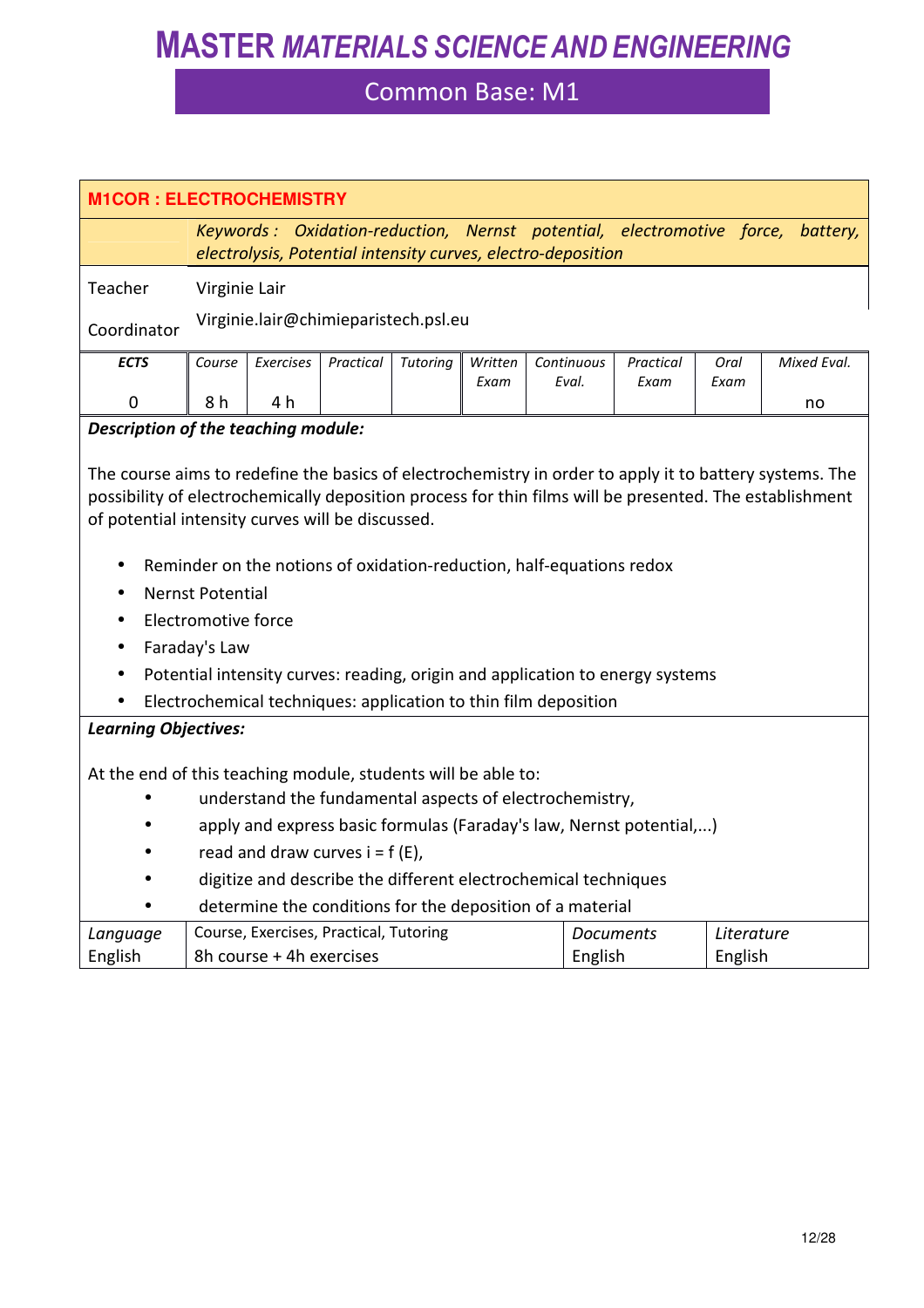### Common Base: M1

| <b>M1PROG: PROGRAMMING</b> |                                    |                                                                     |           |          |         |            |           |      |       |  |  |
|----------------------------|------------------------------------|---------------------------------------------------------------------|-----------|----------|---------|------------|-----------|------|-------|--|--|
|                            |                                    | Keywords: Programming, Python, digital, experimental, visualization |           |          |         |            |           |      |       |  |  |
| <b>Teachers</b>            | <b>Basile Marchand</b>             |                                                                     |           |          |         |            |           |      |       |  |  |
| Coordinator                | basile.marchand@mines-paristech.fr |                                                                     |           |          |         |            |           |      |       |  |  |
|                            |                                    |                                                                     |           |          |         |            |           |      |       |  |  |
| <b>ECTS</b>                | Course                             | Exercises                                                           | Practical | Tutoring | Written | Continuous | Practical | Oral | Mixed |  |  |
|                            |                                    |                                                                     |           |          | Exam    | Eval.      | Exam      | Exam | Eval. |  |  |
| $\mathcal{P}$              | 9 h                                |                                                                     | 9 h       |          |         | 30 %       |           | 70%  | yes   |  |  |

#### *Description of the teaching module:*

The mastery of computer tools and especially programming is now essential in many fields including mechanics. Whether the latter is digital or experimental, mechanics can no longer be done without programming. Indeed, the means of experimentation and especially of acquisition, with the trivialization of the image correlation as well as the magnitude taken by the in-situ tests under tomography, generate volumes of raw data more and more important. It is therefore essential to automate and optimize the post-processing of this mass of experimental data. To do this, programming is essential and the Python language lends itself perfectly to all the necessary operations, from the simple reading of text files to the analysis of images through the filtering of signals. The basics of Python as well as the use of the main scientific modules (Numpy, Scipy, Matplotlib, Scikit) will be exposed during this course.

This Teaching Module is organized in 6 sessions of 3 hours. Most of the sessions take place in two parts: the first devoted to the presentation of concepts and tools and the other to practical work.

The Teachin Module assessment is done in two parts:

- 30% continuous evaluation: participation, involvement in the practical work, ...

- 70% project: realization of a programming project in pairs with a defense.

#### *Learning Objectives:*

The objective of this course is to provide students with the necessary knowledge elements in Python programming, which will subsequently enable them to:

- Know how to process experimental data from mechanical tests
- Know how to represent complex data in a simple and efficient way
- Be able to perform simple numerical calculations (EDO integration, optimization, ...)
- Know how to find your way around, get informed and document yourself on the Python ecosystem and all the additional modules available

| Language | Course, Exercises, Practical, Tutoring | Documents | Literature |
|----------|----------------------------------------|-----------|------------|
| English  | 9 h course, 9 h exercises              | English   | English    |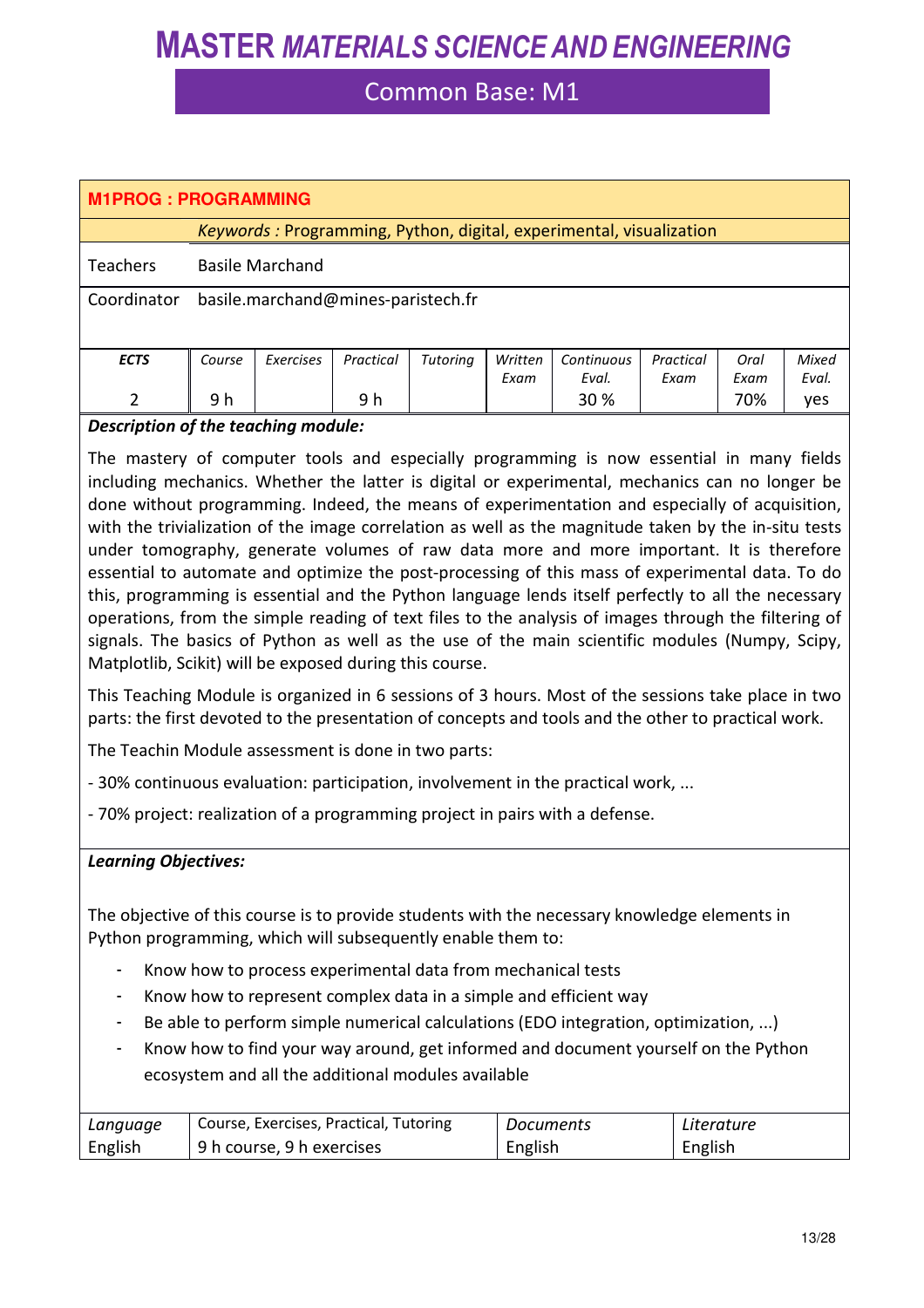| <b>M1METEXP: EXPERIMENTAL METHODS</b>                                                                                                                                                                                                           |                                                         |           |                                            |                                        |                                                |                                                                                             |                                                                                                                                                                |                                                                                                                                                                                                                                                                                                  |  |  |
|-------------------------------------------------------------------------------------------------------------------------------------------------------------------------------------------------------------------------------------------------|---------------------------------------------------------|-----------|--------------------------------------------|----------------------------------------|------------------------------------------------|---------------------------------------------------------------------------------------------|----------------------------------------------------------------------------------------------------------------------------------------------------------------|--------------------------------------------------------------------------------------------------------------------------------------------------------------------------------------------------------------------------------------------------------------------------------------------------|--|--|
| Keywords: Characterization, image analysis, metrology                                                                                                                                                                                           |                                                         |           |                                            |                                        |                                                |                                                                                             |                                                                                                                                                                |                                                                                                                                                                                                                                                                                                  |  |  |
| Teachers<br>Marie-Hélène Berger, Franck N'Guyen, Hala Rameh                                                                                                                                                                                     |                                                         |           |                                            |                                        |                                                |                                                                                             |                                                                                                                                                                |                                                                                                                                                                                                                                                                                                  |  |  |
|                                                                                                                                                                                                                                                 |                                                         |           |                                            |                                        |                                                |                                                                                             |                                                                                                                                                                |                                                                                                                                                                                                                                                                                                  |  |  |
|                                                                                                                                                                                                                                                 |                                                         |           |                                            |                                        |                                                |                                                                                             |                                                                                                                                                                |                                                                                                                                                                                                                                                                                                  |  |  |
| Cours                                                                                                                                                                                                                                           | Exercises                                               | Practical | Tutoring                                   | Written                                | Continuous                                     | Practical                                                                                   | Oral                                                                                                                                                           | <b>Mixed</b>                                                                                                                                                                                                                                                                                     |  |  |
| 24 h                                                                                                                                                                                                                                            |                                                         |           |                                            | 100%                                   |                                                |                                                                                             |                                                                                                                                                                | Eval.<br>no                                                                                                                                                                                                                                                                                      |  |  |
|                                                                                                                                                                                                                                                 |                                                         |           |                                            |                                        |                                                |                                                                                             |                                                                                                                                                                |                                                                                                                                                                                                                                                                                                  |  |  |
|                                                                                                                                                                                                                                                 |                                                         |           |                                            |                                        |                                                |                                                                                             |                                                                                                                                                                |                                                                                                                                                                                                                                                                                                  |  |  |
| Part of the Teaching Module will be devoted to the introduction of experimental techniques for<br>characterization of materials. After an introductory course, two half-days of visits/demonstrations<br>are organized in two PSL laboratories. |                                                         |           |                                            |                                        |                                                |                                                                                             |                                                                                                                                                                |                                                                                                                                                                                                                                                                                                  |  |  |
|                                                                                                                                                                                                                                                 |                                                         |           |                                            |                                        |                                                |                                                                                             |                                                                                                                                                                |                                                                                                                                                                                                                                                                                                  |  |  |
|                                                                                                                                                                                                                                                 |                                                         |           |                                            |                                        |                                                |                                                                                             |                                                                                                                                                                |                                                                                                                                                                                                                                                                                                  |  |  |
|                                                                                                                                                                                                                                                 |                                                         |           |                                            |                                        |                                                |                                                                                             |                                                                                                                                                                |                                                                                                                                                                                                                                                                                                  |  |  |
|                                                                                                                                                                                                                                                 |                                                         |           |                                            |                                        |                                                |                                                                                             |                                                                                                                                                                |                                                                                                                                                                                                                                                                                                  |  |  |
|                                                                                                                                                                                                                                                 |                                                         |           |                                            |                                        |                                                |                                                                                             |                                                                                                                                                                |                                                                                                                                                                                                                                                                                                  |  |  |
|                                                                                                                                                                                                                                                 |                                                         |           |                                            |                                        |                                                |                                                                                             |                                                                                                                                                                |                                                                                                                                                                                                                                                                                                  |  |  |
|                                                                                                                                                                                                                                                 |                                                         |           |                                            |                                        |                                                |                                                                                             |                                                                                                                                                                |                                                                                                                                                                                                                                                                                                  |  |  |
|                                                                                                                                                                                                                                                 |                                                         |           |                                            |                                        |                                                |                                                                                             |                                                                                                                                                                |                                                                                                                                                                                                                                                                                                  |  |  |
|                                                                                                                                                                                                                                                 |                                                         |           |                                            |                                        |                                                |                                                                                             |                                                                                                                                                                |                                                                                                                                                                                                                                                                                                  |  |  |
|                                                                                                                                                                                                                                                 |                                                         |           |                                            |                                        |                                                |                                                                                             |                                                                                                                                                                |                                                                                                                                                                                                                                                                                                  |  |  |
|                                                                                                                                                                                                                                                 |                                                         |           |                                            |                                        |                                                |                                                                                             |                                                                                                                                                                |                                                                                                                                                                                                                                                                                                  |  |  |
|                                                                                                                                                                                                                                                 | e<br>field of materials.<br><b>Learning Objectives:</b> |           | 6 h<br>Description of the teaching module: | Course, Exercises, Practical, Tutoring | marie-helene.berger@mines-paristech.fr<br>Exam | Eval.<br>Have the basics in image analysis and data analysis<br><b>Documents</b><br>English | Exam<br>A second part will introduce the concepts associated with image analysis.<br>Know experimental techniques for characterization of materials<br>English | Exam<br>The aim of this Teaching Module is to introduce experimental methods conventionally used in the<br>An introduction to metrology and data analysis will conclude this Teaching Module.<br>Be able to choose the most relevant technique(s) to obtain the information sought<br>Literature |  |  |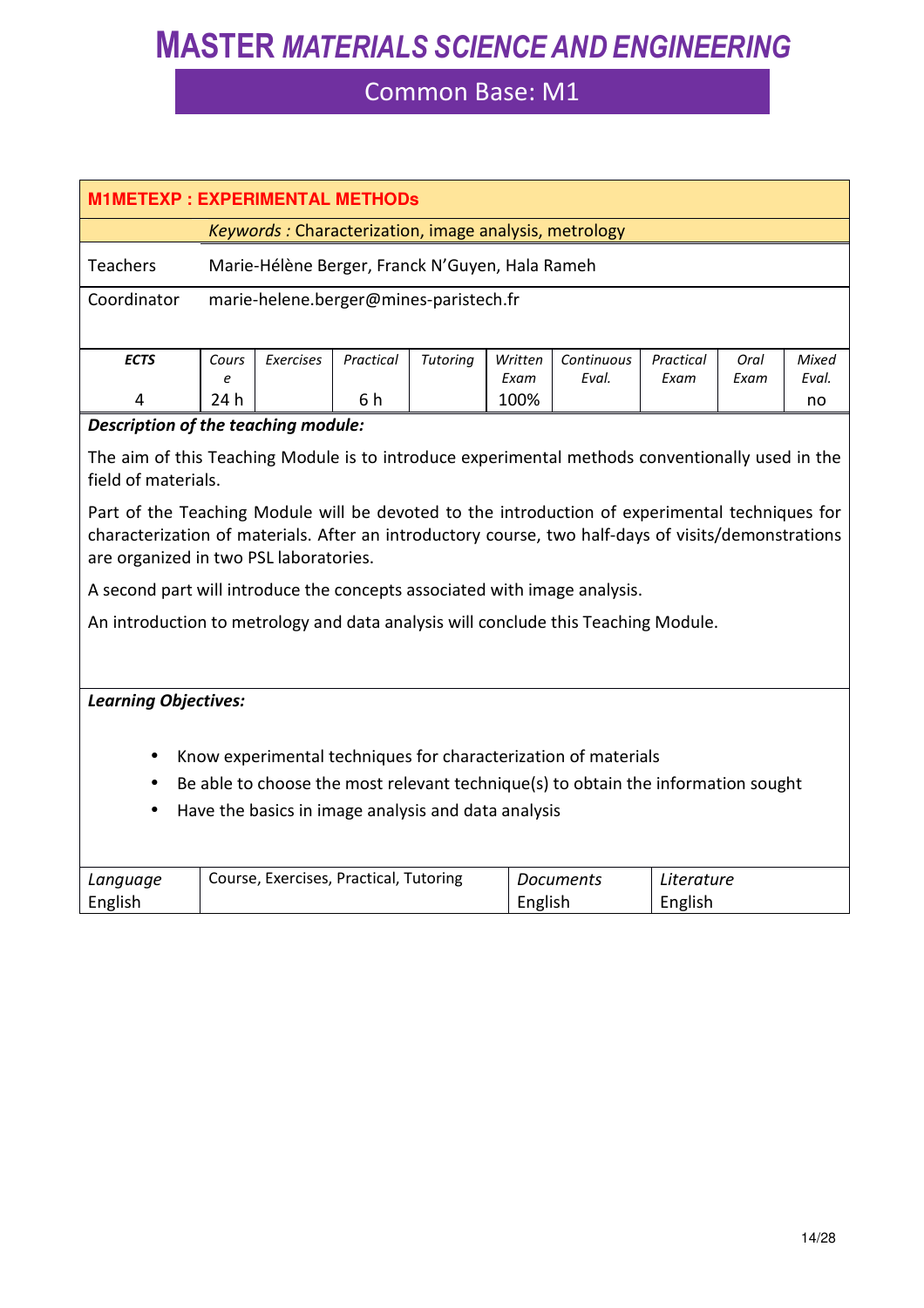| <b>M1BIB: LITERATURE REVIEW: CONDUCTING AND WRITING</b>                 |                                                                                                                                                                                                                                                                                                                                                       |           |                                        |                                                          |                 |                                                                    |                   |              |                |
|-------------------------------------------------------------------------|-------------------------------------------------------------------------------------------------------------------------------------------------------------------------------------------------------------------------------------------------------------------------------------------------------------------------------------------------------|-----------|----------------------------------------|----------------------------------------------------------|-----------------|--------------------------------------------------------------------|-------------------|--------------|----------------|
|                                                                         |                                                                                                                                                                                                                                                                                                                                                       |           |                                        |                                                          |                 |                                                                    |                   |              |                |
|                                                                         | Keywords : bibliography, state of the art, references                                                                                                                                                                                                                                                                                                 |           |                                        |                                                          |                 |                                                                    |                   |              |                |
| <b>Teachers</b>                                                         |                                                                                                                                                                                                                                                                                                                                                       |           | Vincent Guipont, Domitille Giaume      |                                                          |                 |                                                                    |                   |              |                |
| Coordinator                                                             |                                                                                                                                                                                                                                                                                                                                                       |           | vincent.guipont@mines-paristech.fr     |                                                          |                 |                                                                    |                   |              |                |
|                                                                         |                                                                                                                                                                                                                                                                                                                                                       |           |                                        |                                                          |                 |                                                                    |                   |              |                |
| <b>ECTS</b>                                                             | Course                                                                                                                                                                                                                                                                                                                                                | Exercises | Practical                              | Tutoring                                                 | Written<br>Exam | Continuous<br>Eval.                                                | Practical<br>Exam | Oral<br>Exam | Mixed<br>Eval. |
| 3                                                                       | 9 h                                                                                                                                                                                                                                                                                                                                                   |           |                                        |                                                          | 50%             |                                                                    |                   | 50%          | no             |
| Description of the teaching module:                                     |                                                                                                                                                                                                                                                                                                                                                       |           |                                        |                                                          |                 |                                                                    |                   |              |                |
|                                                                         | This Teaching Module consists of an introduction to the use of digital tools, in particular to carry<br>out a bibliographic study around a defined subject. In order to allow the student to understand the<br>interest of such a work, this bibliographic project is coupled with a period of experimental work in<br>the laboratory in semester S2. |           |                                        |                                                          |                 |                                                                    |                   |              |                |
| <b>Learning Objectives:</b><br>The objective for the student is:        |                                                                                                                                                                                                                                                                                                                                                       |           |                                        |                                                          |                 |                                                                    |                   |              |                |
|                                                                         |                                                                                                                                                                                                                                                                                                                                                       |           |                                        |                                                          |                 | To learn how to search for existing and available data on a topic; |                   |              |                |
|                                                                         |                                                                                                                                                                                                                                                                                                                                                       |           |                                        | To extract relevant information from a scientific paper; |                 |                                                                    |                   |              |                |
|                                                                         | To know how to transcribe correctly and without plagiarizing general ideas emanating from<br>$\bullet$<br>several sources;                                                                                                                                                                                                                            |           |                                        |                                                          |                 |                                                                    |                   |              |                |
| To have an overall perspective and synthesize the information collected |                                                                                                                                                                                                                                                                                                                                                       |           |                                        |                                                          |                 |                                                                    |                   |              |                |
|                                                                         |                                                                                                                                                                                                                                                                                                                                                       |           |                                        |                                                          |                 |                                                                    |                   |              |                |
| Language                                                                |                                                                                                                                                                                                                                                                                                                                                       |           | Course, Exercises, Practical, Tutoring |                                                          |                 | <b>Documents</b>                                                   | Literature        |              |                |
| English                                                                 |                                                                                                                                                                                                                                                                                                                                                       |           | 6h introduction to data search         |                                                          | English         |                                                                    | English           |              |                |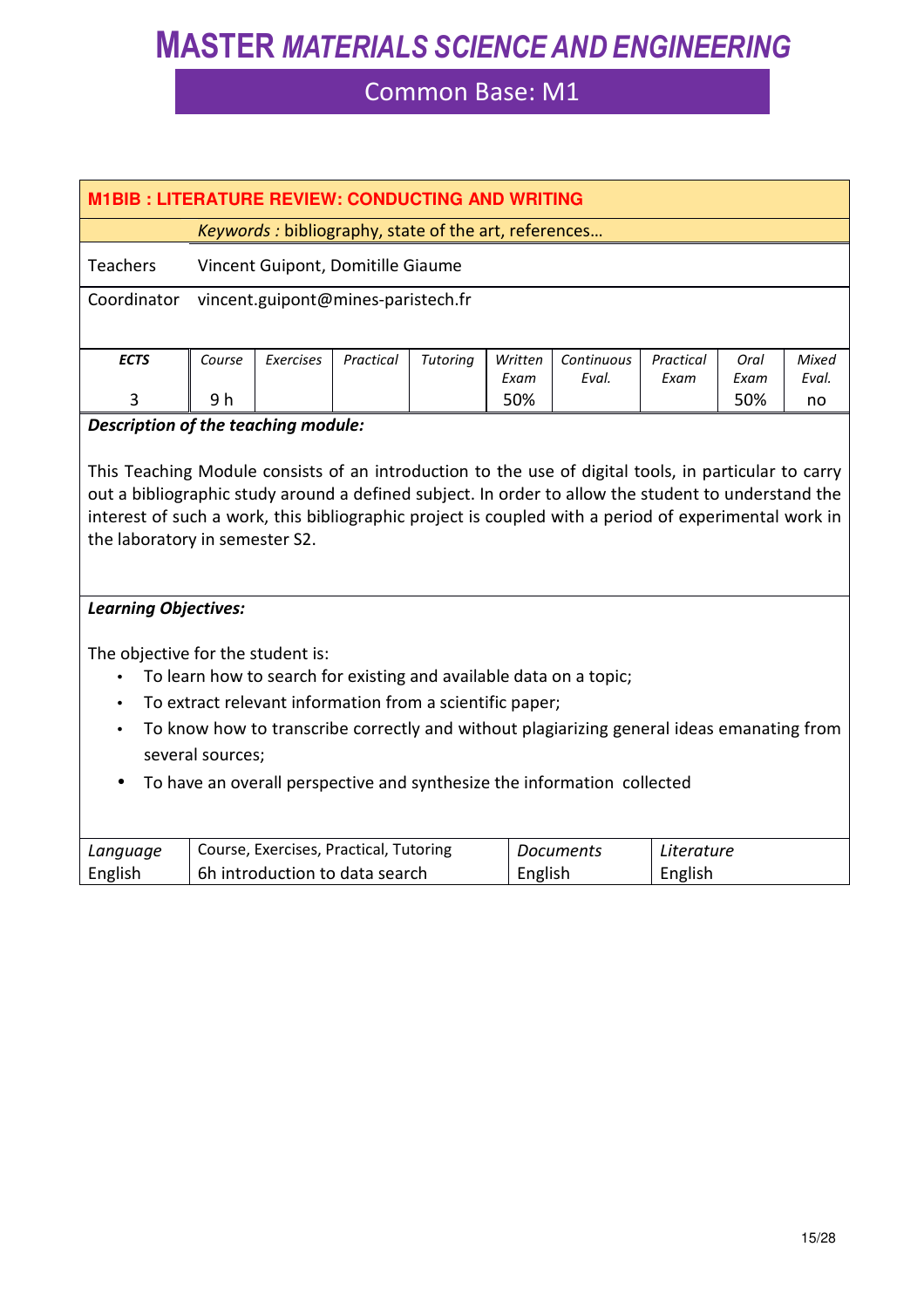### Common Base: M1

| <b>M1PIG: INNOVATION GROUP PROJECT</b> |                                                                 |                  |           |          |         |          |           |      |       |
|----------------------------------------|-----------------------------------------------------------------|------------------|-----------|----------|---------|----------|-----------|------|-------|
|                                        | Keywords: creativity, innovation, project management, prototype |                  |           |          |         |          |           |      |       |
| <b>Teachers</b>                        |                                                                 | Philippe Barboux |           |          |         |          |           |      |       |
| Coordinator                            | philippe.barboux@chimie-paristech.fr                            |                  |           |          |         |          |           |      |       |
|                                        |                                                                 |                  |           |          |         |          |           |      |       |
| <b>ECTS</b>                            | Course                                                          | Exercises        | Practical | Tutoring | Written | Continuo | Practical | Oral | Mixed |
|                                        |                                                                 |                  |           |          | Exam    | us Eval. | Exam      | Exam | Eval. |
| 3                                      |                                                                 |                  |           | 27h+18h  | 50%     |          |           | 50%  | yes   |
| Description of the teaching module:    |                                                                 |                  |           |          |         |          |           |      |       |

The goal of these innovation group projects is to continue learning project management and teamwork through the development of a technological innovation project. A technological project is a study designed to develop an idea initiated by a client. This must proceed from an innovation approach aimed at creating a new product, a new service, a new good, adding that we can include a new process, a new recipe closer to chemistry.

#### Project progress:

The projects are carried out in five phases:

- **1.** Search for topics and organization of the team and project
- **2.** Study of the state of the art and analysis of resources (patents, publications, internet, customer visit
- **3.** Elaboration of the project and proposal phase to the steering committee. Critical discussion and defense of the project. Possible ordering of the material
- **4.** Technical realization, development
- **5.** Restitution (video 10 minutes or written report 15 pages then oral defense of the project.

### *Learning Objectives:*

The goal of learning is to learn how to develop interdisciplinary skills

- in the field of project management (schedule, schedule, programming)
- in the scientific and technical field (state-of-the-art analysis, bibliography, initiative, design and development of an innovative product)

| Language | Course, Exercises, Practical, Tutoring | <i>Documents</i> | Literature |
|----------|----------------------------------------|------------------|------------|
| Englsih  | 27h + 18h tutored project              | En/Fr            | ъn         |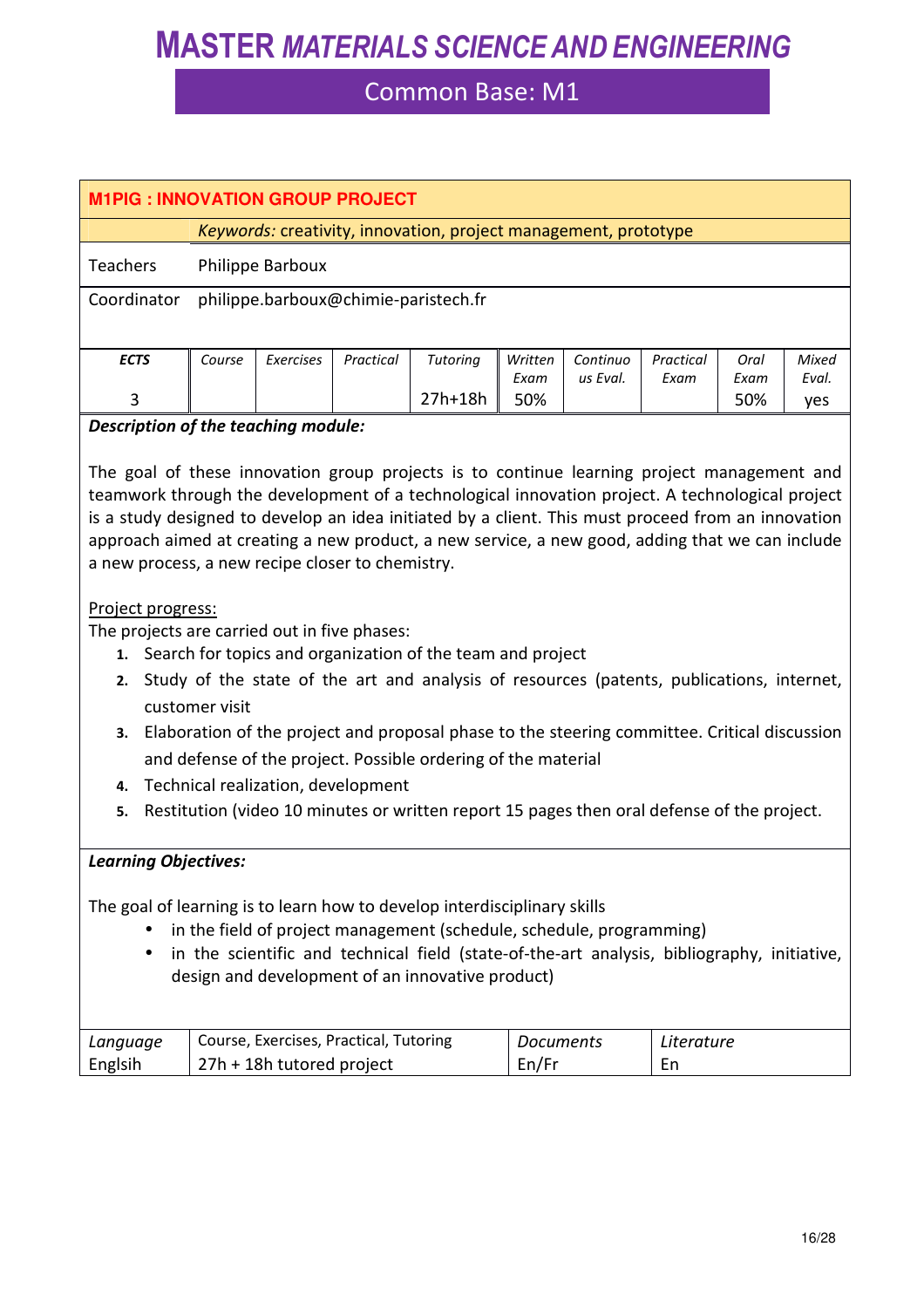| <b>M1ANG: LANGUAGES</b>                                                                               |                                                                                                                                                                                                |                                                |           |          |                           |                      |                     |              |                |
|-------------------------------------------------------------------------------------------------------|------------------------------------------------------------------------------------------------------------------------------------------------------------------------------------------------|------------------------------------------------|-----------|----------|---------------------------|----------------------|---------------------|--------------|----------------|
|                                                                                                       | Keywords:                                                                                                                                                                                      |                                                |           |          |                           |                      |                     |              |                |
| <b>Teachers</b>                                                                                       |                                                                                                                                                                                                |                                                |           |          |                           |                      |                     |              |                |
| Coordinator                                                                                           |                                                                                                                                                                                                | Linda Koiran / linda.koiran@mines-paristech.fr |           |          |                           |                      |                     |              |                |
|                                                                                                       |                                                                                                                                                                                                |                                                |           |          |                           |                      |                     |              |                |
| <b>ECTS</b>                                                                                           | Course                                                                                                                                                                                         | Exercises                                      | Practical | Tutoring | Written<br>Exam           | Continuo<br>us Eval. | Practical<br>Exam   | Oral<br>Exam | Mixed<br>Eval. |
| $2 + 2$                                                                                               | 20h+20h                                                                                                                                                                                        |                                                |           |          | 50%                       |                      |                     | 50%          | non            |
| Description of the teaching module:                                                                   |                                                                                                                                                                                                |                                                |           |          |                           |                      |                     |              |                |
|                                                                                                       | This Teaching Module allows students to learn a foreign language and thus open their horizons to be<br>able to communicate effectively in the scientific world and within a company in France. |                                                |           |          |                           |                      |                     |              |                |
| <b>Learning Objectives:</b>                                                                           |                                                                                                                                                                                                |                                                |           |          |                           |                      |                     |              |                |
| The objective of this Teaching Module is that each student has a minimum level in French and English. |                                                                                                                                                                                                |                                                |           |          |                           |                      |                     |              |                |
| Language<br>En/Fr                                                                                     | 2x20h course                                                                                                                                                                                   | Course, Exercises, Practical, Tutoring         |           |          | <b>Documents</b><br>En/Fr |                      | Literature<br>En/Fr |              |                |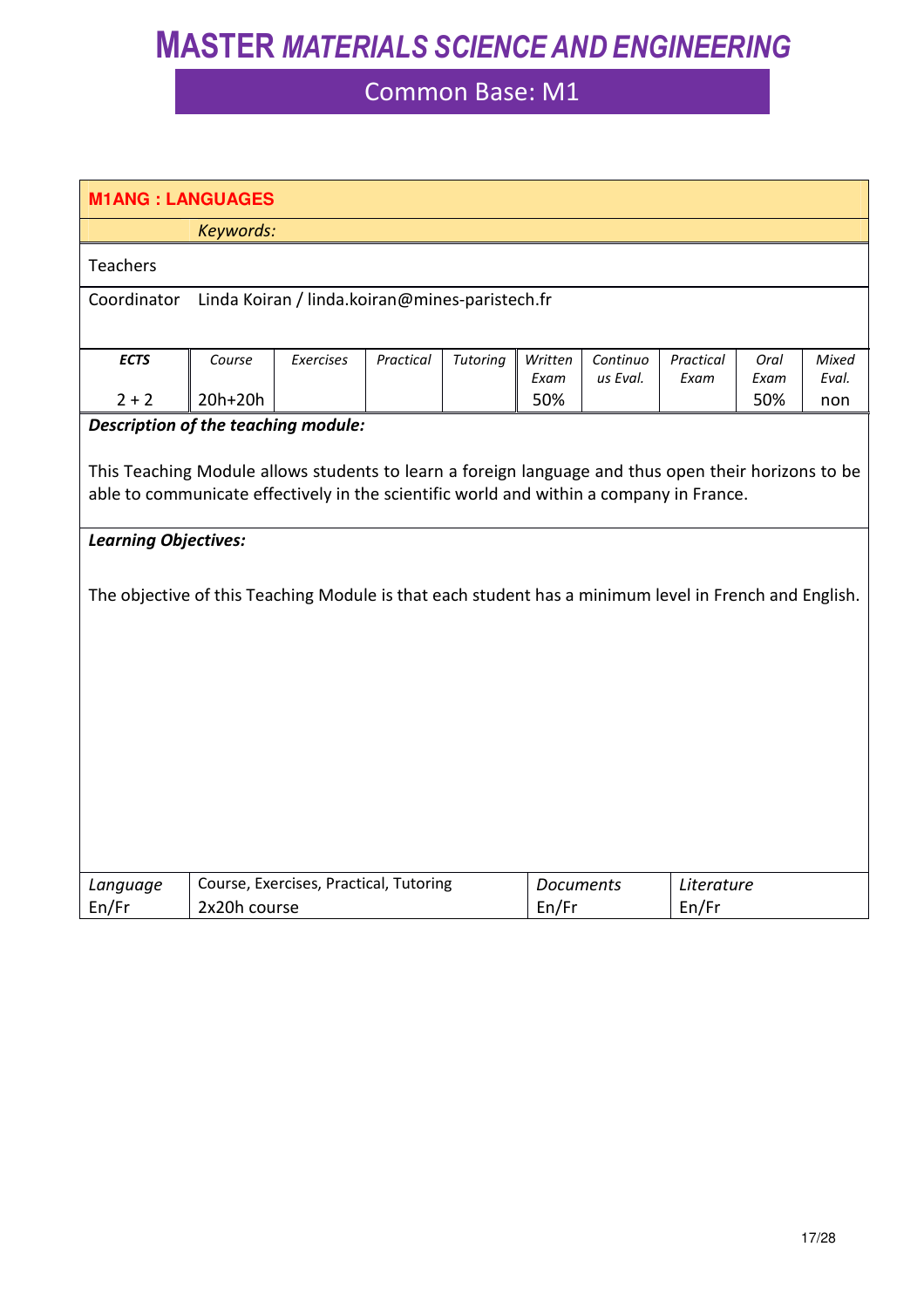### Common Base: M1

| <b>M1MOD: MOLECULAR MODELLING</b> |                                   |                              |           |          |         |          |           |      |       |
|-----------------------------------|-----------------------------------|------------------------------|-----------|----------|---------|----------|-----------|------|-------|
|                                   |                                   | Keywords: molecular modeling |           |          |         |          |           |      |       |
| Frédéric Labat<br><b>Teachers</b> |                                   |                              |           |          |         |          |           |      |       |
| Coordinator                       | frederic.labat@chimie-paristeh.fr |                              |           |          |         |          |           |      |       |
| <b>ECTS</b>                       | Course                            | Exercises                    | Practical | Tutoring | Written | Continuo | Practical | Oral | Mixed |
|                                   |                                   |                              |           |          | Exam    | us Eval. | Exam      | Exam | Eval. |
| $\mathfrak{p}$                    | 6h                                |                              | 9h        | 4.5h     | 50%     |          |           | 50%  | no    |

#### *Description of the teaching module:*

This Teaching Module aims to train the student in quantum and classical modeling of complex systems (molecules, solids, biomolecules) of industrial interest. Methods for describing spectroscopic properties (IR, Raman, UV-Vis, NMR and RPE) and chemical reactivity are particularly targeted. Particular interest is given to simulation methods currently used in the industrial and application field, and their use is illustrated by courses and seminars given by two external speakers from public or private institutions presenting their activity, in order to strengthen the link between modeling and the business world. The training is based on alternating course and practical work sessions, which allow students to put into practice the methods described in class using software of academic and industrial interest.

#### *Learning Objectives:*

The student must be able to:

- to choose the most suitable method according to the properties and the system
- to interpret the results obtained and their limits
- interact with modeling experts

| Language | Course, Exercises, Practical, Tutoring | Documents | Literature |
|----------|----------------------------------------|-----------|------------|
|          |                                        | En/Fr     |            |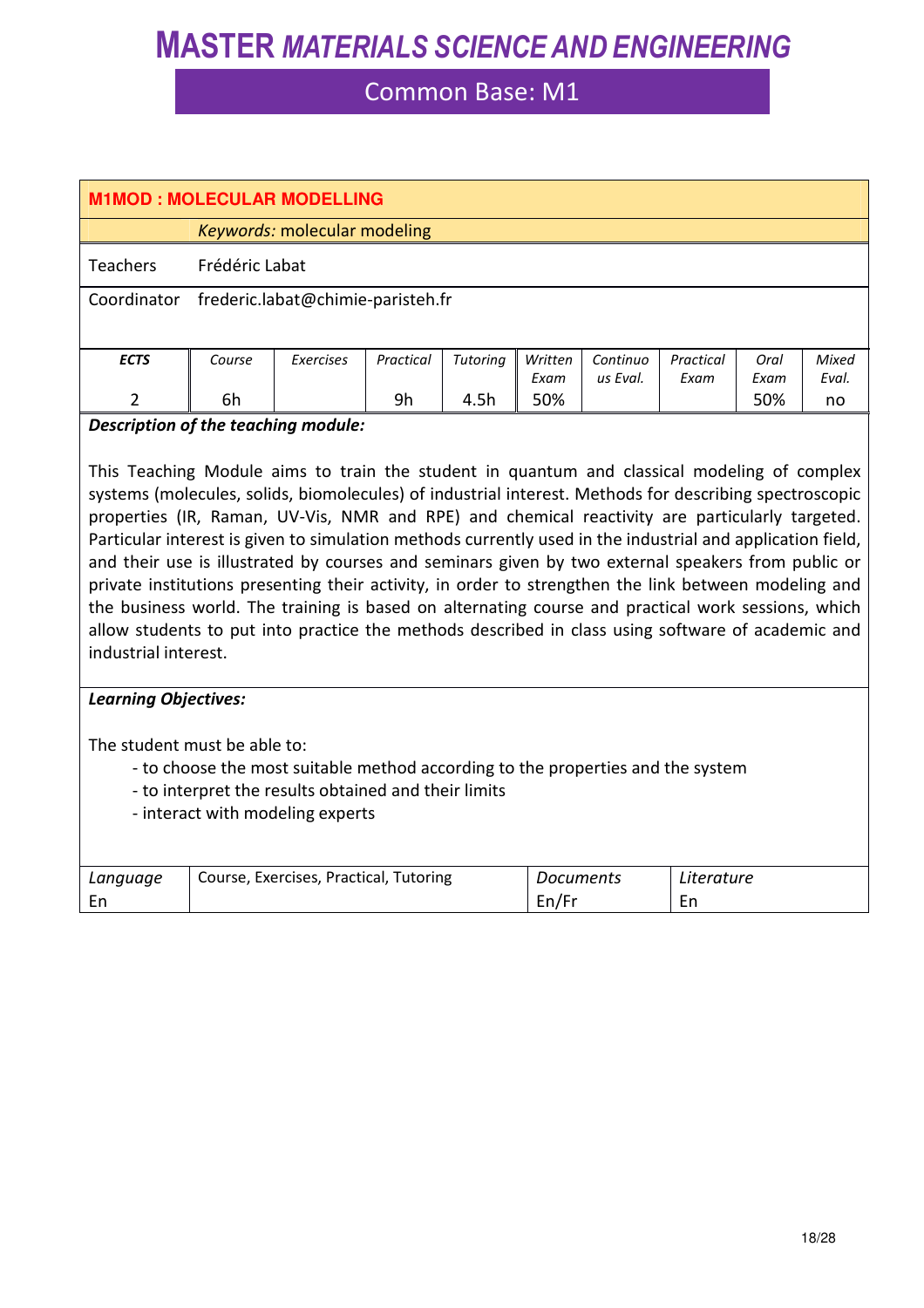### Common Base: M1

| <b>M1ELAB: INORGANIC MATERIALS ELABORATION</b>                   |                                         |                                                                               |           |          |         |          |           |      |       |
|------------------------------------------------------------------|-----------------------------------------|-------------------------------------------------------------------------------|-----------|----------|---------|----------|-----------|------|-------|
|                                                                  |                                         | Keywords: inorganic synthesis, ceramic, monocristalline synthesis; thin films |           |          |         |          |           |      |       |
| <b>Teachers</b><br>Gérard Aka ; Domitille Giaume ; Odile Majerus |                                         |                                                                               |           |          |         |          |           |      |       |
| Coordinator                                                      | domitille.giaume@chimieparistech.psl.eu |                                                                               |           |          |         |          |           |      |       |
| <b>ECTS</b>                                                      | Course                                  | Exercises                                                                     | Practical | Tutoring | Written | Continuo | Practical | Oral | Mixed |
|                                                                  |                                         |                                                                               |           |          | Exam    | us Eval. | Exam      | Exam | Eval. |
| $\mathcal{P}$                                                    | 22h                                     | 2h                                                                            |           |          | 100%    |          |           |      | no    |

#### *Description of the teaching module:*

This course presents the fundamentals of materials elaboration.

A first part presents the basics of monocrystalline synthesis, starting from reflexion based on phase diagrams, nucleation-growth concepts and illustrations with various hot-temperature monocrystalline routes. Such routes are predominant in the optic and photovoltaic domains. A second part deals with the physical and chemical principles underlying the solid-state densification and sintering of powders to obtain technical ceramics. Technical ceramics are a wide family of high-value materials for structural or functional applications (magnetic, optic, dielectric…). On the other hand, glass and glassceramics are materials prepared from the liquid state. Their elaboration is briefly presented at the end of this part. . The third part concerns the synthesis of such small inorganic materials by low temperature routes. Basics of aqueous precipitation, sol-gel condensation, high-boiling solvent synthesis are thoroughly described. The last part presents the different opportunities and methods for a chemist concerning the specific elaboration of thin or thick films.

#### *Learning Objectives:*

At the end of this course, the students:

- **1.** are aware of the various synthesis routes to elaborate inorganic materials;
- **2.** Can evaluate the pros and cons of a specific synthesis route;
- **3.** can chose the most adapted synthesis route for their study;
- **4.** understand the mechanisms involved in the various synthesis routes;
- **5.** propose consistent modification of the synthesis.

| Language | Course, Exercises, Practical, Tutoring | Documents | Literature |
|----------|----------------------------------------|-----------|------------|
| English  |                                        | En/Fr     | En/Fr      |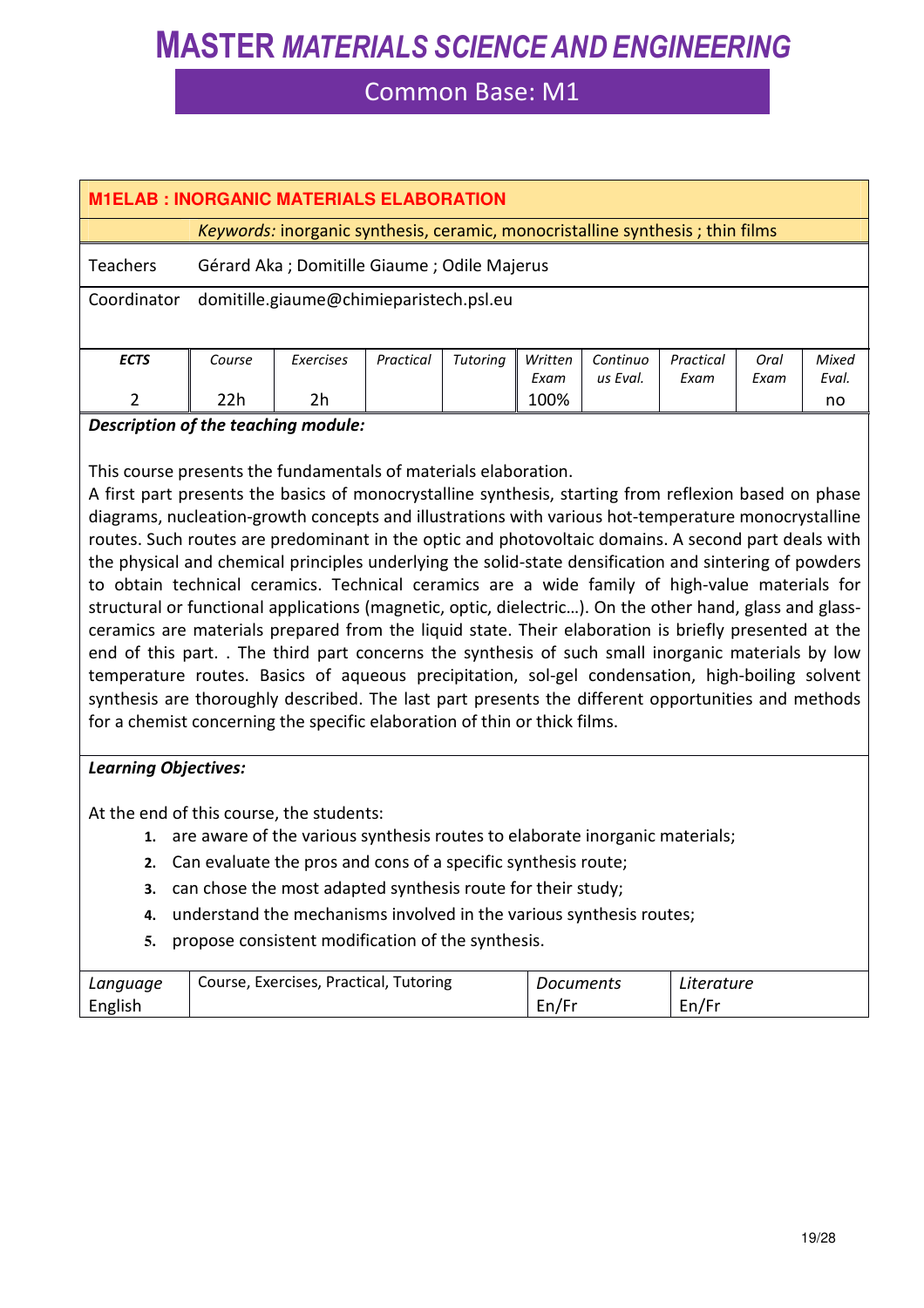### Common Base: M1

| M1PES : ELECTRON PROPERTIES OF SOLIDS: FROM THE MACRO TO THE NANO SCALE          |                                                                          |           |           |          |         |            |           |      |       |
|----------------------------------------------------------------------------------|--------------------------------------------------------------------------|-----------|-----------|----------|---------|------------|-----------|------|-------|
|                                                                                  | Keywords: electron band structure, semiconductors, devices, nanosciences |           |           |          |         |            |           |      |       |
| <b>Teachers</b><br>Laurent Binet, Didier Gourier, Pascal Loiseau, Frédéric Wiame |                                                                          |           |           |          |         |            |           |      |       |
| Coordinator                                                                      | Laurent.binet@chimieparistech.psl.eu                                     |           |           |          |         |            |           |      |       |
|                                                                                  |                                                                          |           |           |          |         |            |           |      |       |
| <b>ECTS</b>                                                                      | Course                                                                   | Exercises | Practical | Tutoring | Written | Continuous | Practical | Oral | Mixed |
|                                                                                  |                                                                          |           |           |          | Exam    | Eval.      | Exam      | Exam | Eval. |
| 3                                                                                | 19.5 <sub>h</sub>                                                        | 4,5h      |           |          | 100%    | 0%         | 0%        |      |       |
|                                                                                  |                                                                          |           |           |          |         |            |           |      |       |

#### *Description of the teaching module:*

This Teaching Module is an introduction to the electron properties of solids and to their applications in semiconductor-based devices.

The first part introduces models (free electron gas, tight-binding) and general concepts about electron band structures in crystalline solids. It is shown how these concepts explain the general electrical and optical properties of materials.

The second part focuses on semiconductors and the p-n junction. Devices based on this junction are described, including laser or light emitting diode and solar cells.

The third part is an introduction to nano-sciences and nano-devices and deals with new effects arising from the down-sizing of conducting materials, such as Coulomb blockade, electronic interferences effects and giant magneto-resistance.

#### *Learning Objectives:*

- **1.** understand the concepts and models describing the electronic mobility in a crystalline solid ;
- **2.** understand the electronic band structure of a solid and link it with electric or optical properties ;
- **3.** understand the principle of semi-conductor-based devices
- **4.** identify the major materials parameters at the origin of their performances

| Language | Course, Exercises, Practical, Tutoring | Documents | Literature |
|----------|----------------------------------------|-----------|------------|
| English  |                                        | En/Fr     | en/Fr      |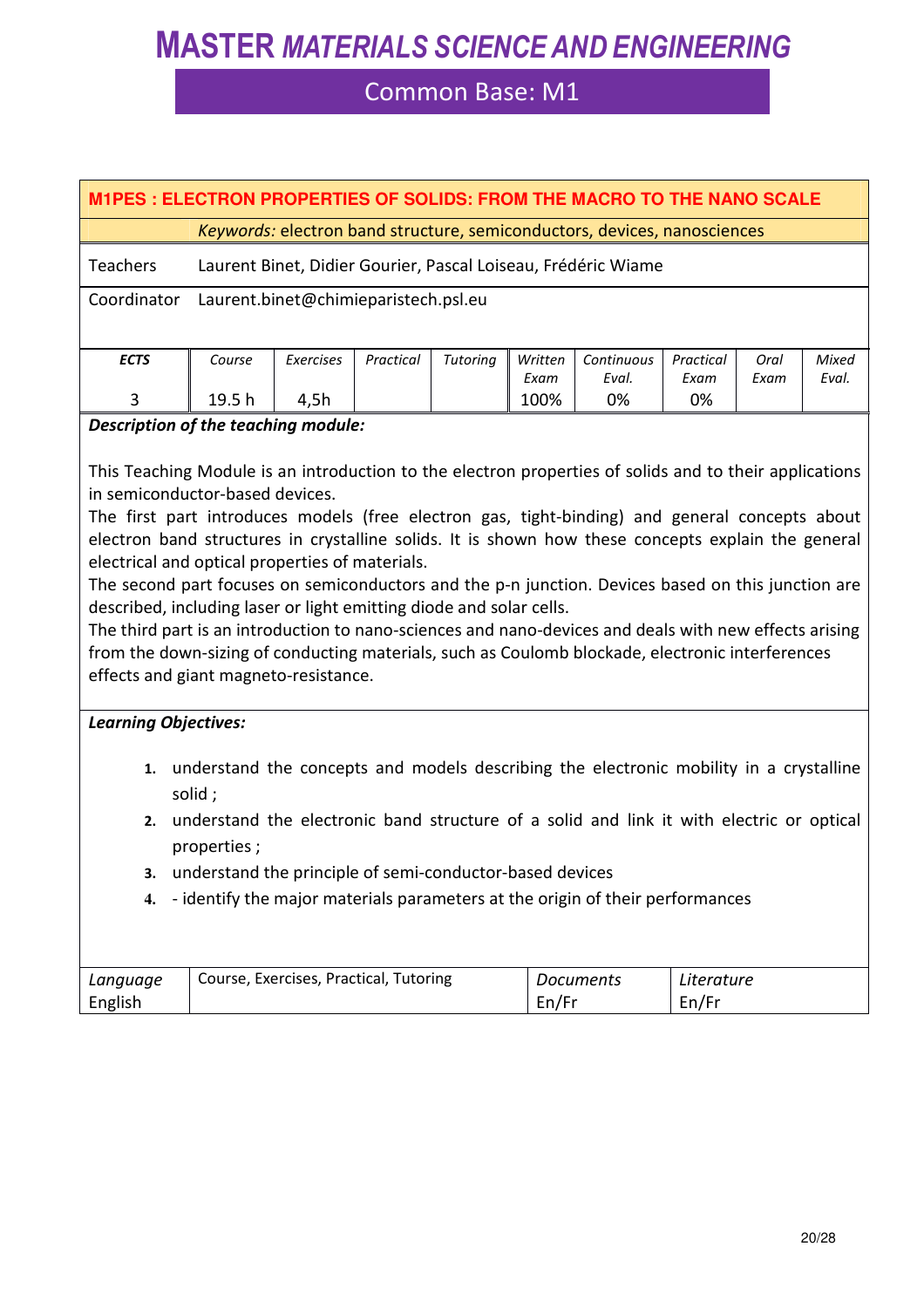### Common Base: M1

| <b>M1INORG</b> : Inorganic chemistry : from molecules to materials |                                     |           |           |          |         |            |           |      |       |
|--------------------------------------------------------------------|-------------------------------------|-----------|-----------|----------|---------|------------|-----------|------|-------|
|                                                                    | Keywords:                           |           |           |          |         |            |           |      |       |
| <b>Teachers</b><br>Philippe Barboux, Domitille Giaume              |                                     |           |           |          |         |            |           |      |       |
| Coordinator                                                        | philippe.barboux@chimie-paristeh.fr |           |           |          |         |            |           |      |       |
| <b>ECTS</b>                                                        | Course                              | Exercises | Practical | Tutoring | Written | Continuous | Practical | Oral | Mixed |
|                                                                    |                                     |           |           |          | Exam    | Eval.      | Exam      | Exam | Eval. |
| 3                                                                  | 10.5 <sub>h</sub>                   | 7.5h      |           |          | 100%    |            |           |      | no    |

#### *Description of the teaching module:*

The objective of this course is to give the rules of construction of all inorganic and mineral systems but also to show how much this inorganic chemistry is alive and has many applications in current problems (energy, environment, information storage, nanotechnologies...). An introduction to the industrial mineral chemistry industry completes the course (cements, glasses, aquatic chemistry, batteries). The theoretical part focuses on transition metal and lanthanide complexes and describes in particular their optical and magnetic properties.

#### *Learning Objectives:*

At the end of the course:

- The student knows the periodic table and the trends of the different elements (ionization, complexation, orbital levels).
- He can describe a mineral system and choose between two simple approaches to describe inorganic complexes according to two ion binding or covalent binding models.
- He can explain the stability and reactivity of inorganic molecules based mainly on transition elements or elements of the p-block.

| Language | <sup>1</sup> Course, Exercises, Practical, Tutoring | Documents | Literature |
|----------|-----------------------------------------------------|-----------|------------|
| English  |                                                     |           |            |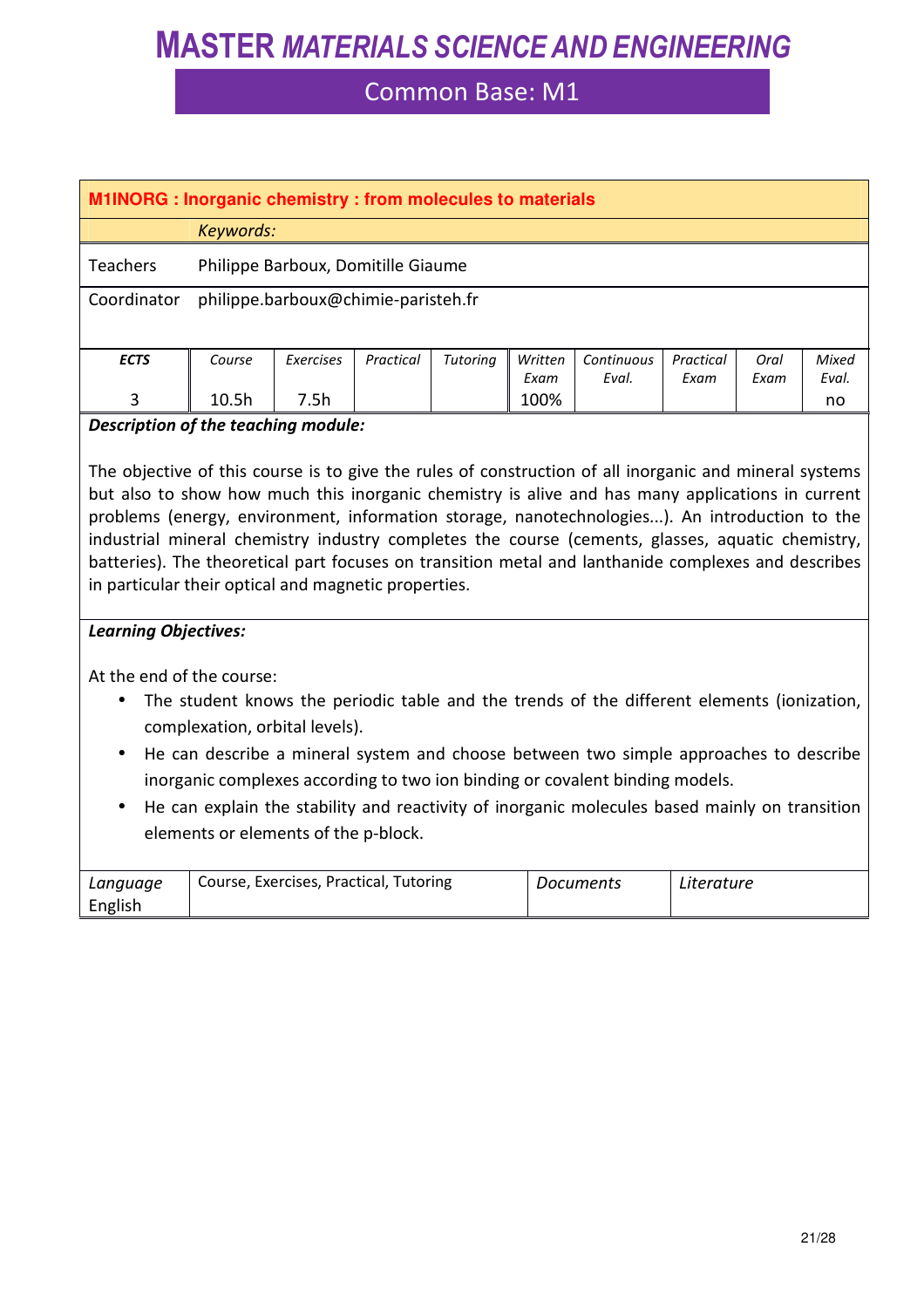### Common Base: M1

| <b>M1SMM: SURFACE PROPERTIES AND ENDURANCE OF MATERIALS</b> |                                                                 |           |           |          |         |            |           |      |       |  |
|-------------------------------------------------------------|-----------------------------------------------------------------|-----------|-----------|----------|---------|------------|-----------|------|-------|--|
|                                                             | Keywords: surface characterization, nanostructuring, reactivity |           |           |          |         |            |           |      |       |  |
| <b>Teachers</b>                                             | Philippe Vermaut, Frédéric Wiame, Anouck Galtayries             |           |           |          |         |            |           |      |       |  |
| Coordinator                                                 | frederic.wiame@chimieparistech.psl.eu                           |           |           |          |         |            |           |      |       |  |
| <b>ECTS</b>                                                 | Course                                                          | Exercises | Practical | Tutoring | Written | Continuous | Practical | Oral | Mixed |  |
|                                                             |                                                                 |           |           |          | Exam    | Eval.      | Fxam      | Exam | Eval. |  |
| 3                                                           | 21h                                                             | 3h        |           |          | 100%    |            |           |      | no    |  |

#### *Description of the teaching module:*

What is a surface? What are the specificities of surfaces compared to bulk? Why and how to study these surfaces? In this course we will try to answer these questions. The concepts of surface energy and stress will be introduced and their effects on the structure and properties of the surface will be studied. The initial stages of reactivity will be characterized in the framework of the adsorption theory.

The course will be illustrated by practical examples: growth of an oxide on an alloy, evolution of a metal interface in the presence of sulfur. These examples will highlight the different information that can be obtained using surface characterization techniques. Nanostructured surface fabrication methods will also be presented and the effects of nanostructuring on surface properties will be discussed.

After having seen the relationship microstructure-mechanical properties of metals, we propose here to go further by looking at the mechanisms that lead to the breaking of materials when exposed to mechanical loading or aging in a defined environment. This will allow us to address the issue related to the durability of metallic materials in conditions of use.

#### *Learning Objectives:*

At the end of the course the student will be able:

- to identify and explain the main technological issues of the study of surfaces,
- to describe the fundamental differences between the properties of a surface and those of the bulk material,
- to determine the structure, characteristics and basic properties of a surface of given orientation,
- to describe the different adsorption mechanisms and give their main characteristics,
- to justify the usefulness of ultra-high vacuum and electronic spectroscopies for surface analysis and to identify the most appropriate techniques to answer a given problem,
- to highlight, by means of examples, the importance of the structure and the surface composition on the mechanisms and the kinetics of reactivity.

| Language | Course, Exercises, Practical, Tutoring | Documents | Literature |
|----------|----------------------------------------|-----------|------------|
| English  |                                        | En/Fr     | En/Fr      |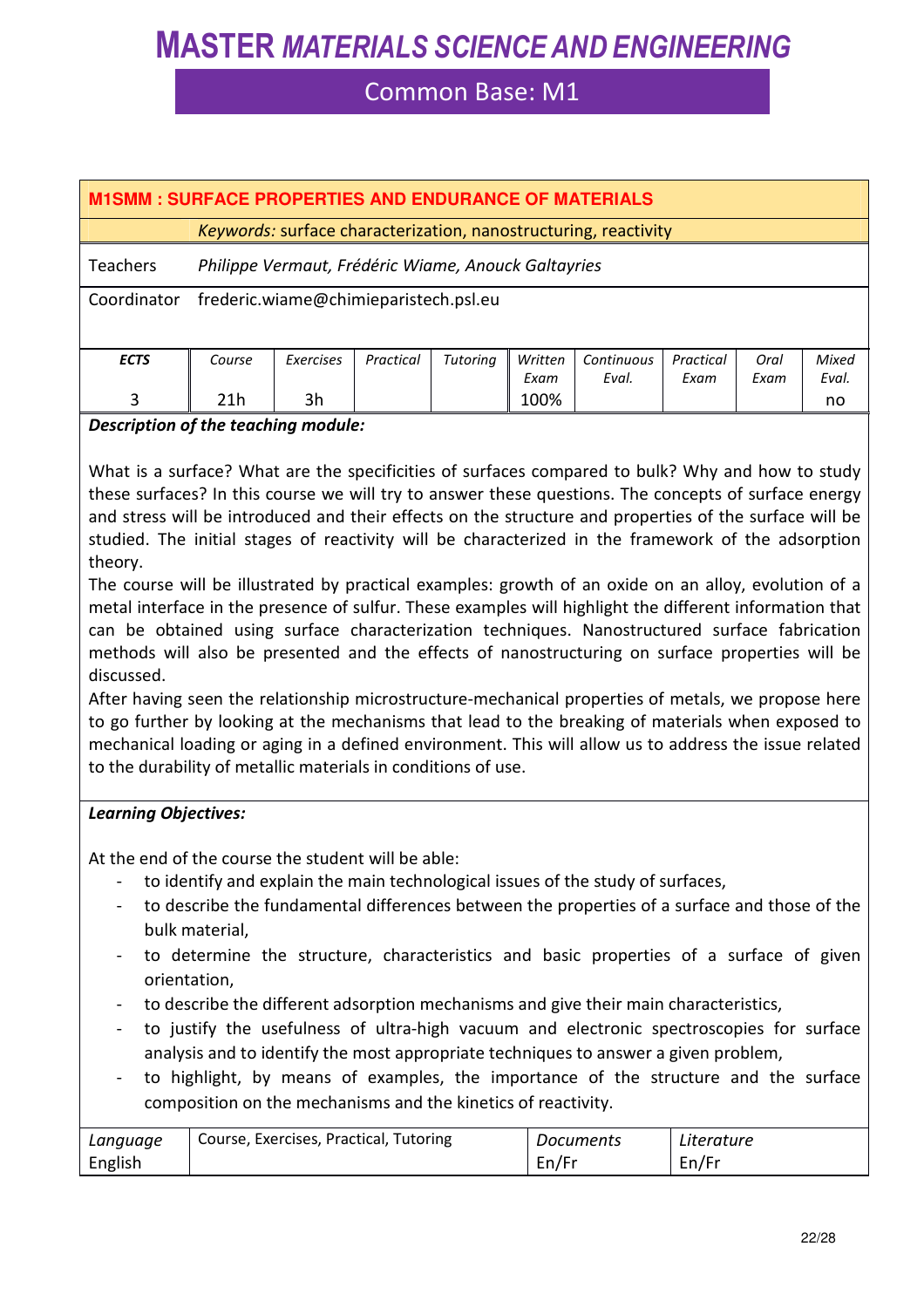### Common Base: M1

| <b>M1FLOWCHEM: Advanced fluid mechanics</b> |                                                                                    |           |           |          |         |            |           |      |       |  |
|---------------------------------------------|------------------------------------------------------------------------------------|-----------|-----------|----------|---------|------------|-----------|------|-------|--|
|                                             | Keywords: microfluidics, Reynolds number, heat transport, hydrodynamic instability |           |           |          |         |            |           |      |       |  |
| <b>Teachers</b>                             | Nicolas Brémond, Marc Fermigier, Laurent Duchemin                                  |           |           |          |         |            |           |      |       |  |
| Coordinator                                 |                                                                                    |           |           |          |         |            |           |      |       |  |
|                                             |                                                                                    |           |           |          |         |            |           |      |       |  |
| <b>ECTS</b>                                 | Course                                                                             | Exercises | Practical | Tutoring | Written | Continuous | Practical | Oral | Mixed |  |
|                                             |                                                                                    |           |           |          | Exam    | Eval.      | Exam      | Exam | Eval. |  |
| 3                                           | 30 h                                                                               |           |           |          | 100%    |            |           |      | no    |  |

#### *Description of the teaching module:*

A first part of the course (8h) deals with Microfluidics (AFM-MIC) and focuses on the mechanics of low Reynolds number fluids in confined systems where interfaces play a preponderant role. The monophasic, bi-phasic, dispersion properties, colloidal or not, are presented. The possibility of modifying these flows in control of pressure, temperature or electromagnetic fields is also discussed.

A second part (12 h) deals with Physics of Transport (AFM-PT) of mass and heat. It will answer a wide variety of questions such as: why does my coffee cool much faster than the sugar diffuses into the cup? How long can I stay on top of Everest without gloves? How to design a microfluidic chip to effectively capture biomolecules? How many showers can I take per day with a 10 square meter solar water heater? What do cetaceans and heat exchangers have in common? Why is mixing in turbulent flows so effective?

The last part (10h) is a course of Hydrodynamic Instabilities (AFM-HI). After the introduction of the general concepts of stability study, we will focus on the instabilities antcipient in a fluid initially at rest: in particular, we will treat the so-called Rayleigh-Taylor instabilities related to gravity and that of Rayleigh-Bénard observed in a fluid heated from below. Next, we will describe the instabilities of parallel flows, from which large structures can emerge (Kelvin-Helmholtz). Finally, we will focus briefly and phenomenologically on isotropic homogeneous turbulence (Kolmogorov theory).

#### *Learning Objectives:*

- Identify the different microfabrication techniques and select the most relevant
- Solving low Reynolds number problems and electrohydrodynamic problems
- Identify heat and mass exchange mechanisms
- Compare different modes of transport using dimensionless numbers
- Model a diffusion, radiative, or convection transport problem
- Identify the mechanisms of instability of a fluid at rest or flow
- Formulate a linear stability problem with or without a free surface, and establish the dispersion relationship

| Language | Course, Exercises, Practical, Tutoring | Documents | Literature |
|----------|----------------------------------------|-----------|------------|
| English  |                                        | ᇊ         | En/Fr      |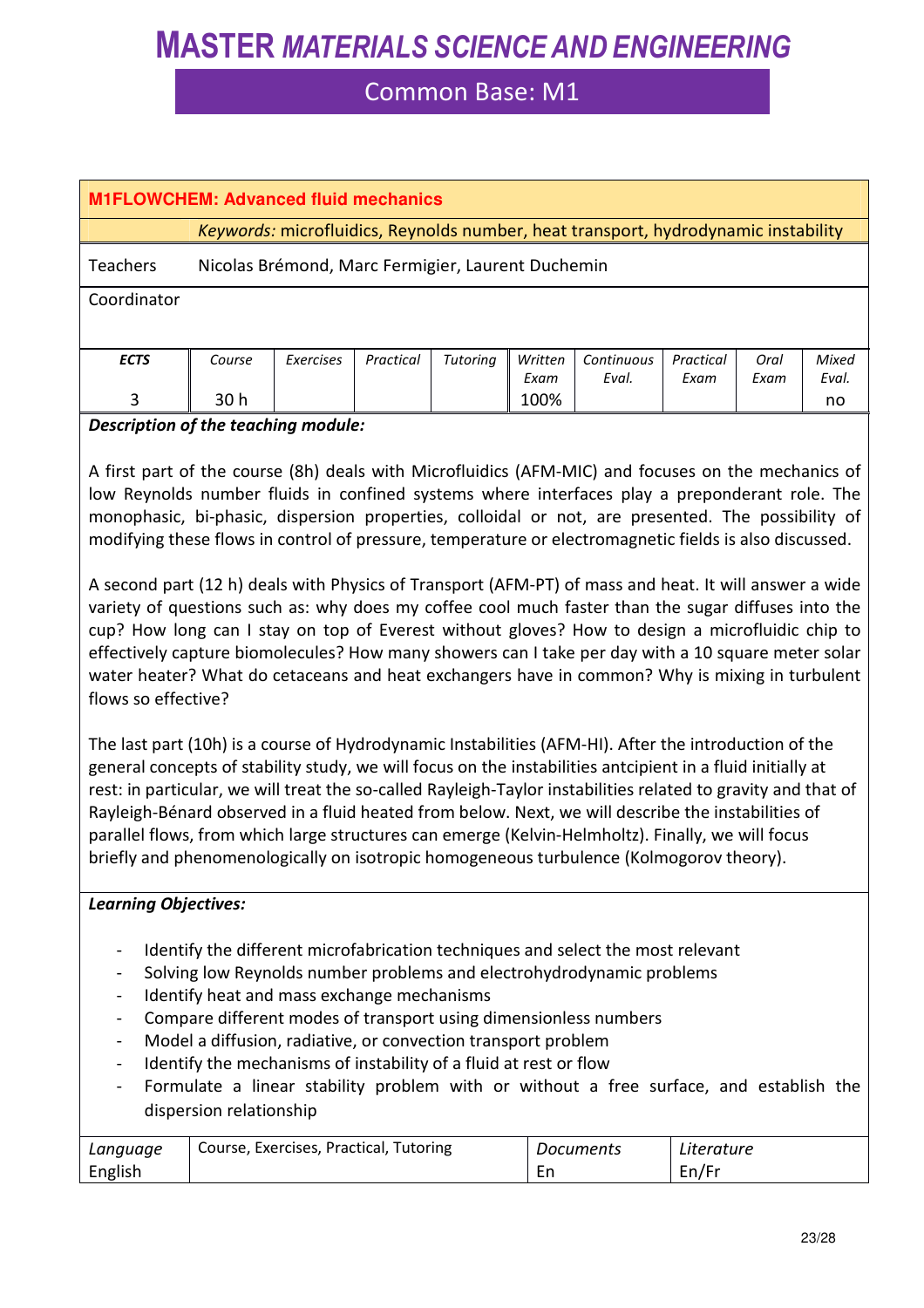| <b>M1MECASOL: Mechanics of solids and materials</b>                                                                                                                                                                                                                                                                                                                                                                                                                                                                                                                                                                                                                                                                                                                                                                                                                                                                                                                                                                                                                                                                                                                                                                                                                                                                                                                                                                                                                                                                                                                                                                                                                                                                                                                                                                                                                                                                                                          |        |                           |           |                 |                 |                     |                   |              |                |
|--------------------------------------------------------------------------------------------------------------------------------------------------------------------------------------------------------------------------------------------------------------------------------------------------------------------------------------------------------------------------------------------------------------------------------------------------------------------------------------------------------------------------------------------------------------------------------------------------------------------------------------------------------------------------------------------------------------------------------------------------------------------------------------------------------------------------------------------------------------------------------------------------------------------------------------------------------------------------------------------------------------------------------------------------------------------------------------------------------------------------------------------------------------------------------------------------------------------------------------------------------------------------------------------------------------------------------------------------------------------------------------------------------------------------------------------------------------------------------------------------------------------------------------------------------------------------------------------------------------------------------------------------------------------------------------------------------------------------------------------------------------------------------------------------------------------------------------------------------------------------------------------------------------------------------------------------------------|--------|---------------------------|-----------|-----------------|-----------------|---------------------|-------------------|--------------|----------------|
| Keywords:                                                                                                                                                                                                                                                                                                                                                                                                                                                                                                                                                                                                                                                                                                                                                                                                                                                                                                                                                                                                                                                                                                                                                                                                                                                                                                                                                                                                                                                                                                                                                                                                                                                                                                                                                                                                                                                                                                                                                    |        |                           |           |                 |                 |                     |                   |              |                |
| <b>Teachers</b><br>Matteo Ciccotti, Zorana Zeravzic, José Bico, Pascal Kurowski                                                                                                                                                                                                                                                                                                                                                                                                                                                                                                                                                                                                                                                                                                                                                                                                                                                                                                                                                                                                                                                                                                                                                                                                                                                                                                                                                                                                                                                                                                                                                                                                                                                                                                                                                                                                                                                                              |        |                           |           |                 |                 |                     |                   |              |                |
| Coordinator                                                                                                                                                                                                                                                                                                                                                                                                                                                                                                                                                                                                                                                                                                                                                                                                                                                                                                                                                                                                                                                                                                                                                                                                                                                                                                                                                                                                                                                                                                                                                                                                                                                                                                                                                                                                                                                                                                                                                  |        | matteo.ciccoltti@espci.fr |           |                 |                 |                     |                   |              |                |
|                                                                                                                                                                                                                                                                                                                                                                                                                                                                                                                                                                                                                                                                                                                                                                                                                                                                                                                                                                                                                                                                                                                                                                                                                                                                                                                                                                                                                                                                                                                                                                                                                                                                                                                                                                                                                                                                                                                                                              |        |                           |           |                 |                 |                     |                   |              |                |
| <b>ECTS</b>                                                                                                                                                                                                                                                                                                                                                                                                                                                                                                                                                                                                                                                                                                                                                                                                                                                                                                                                                                                                                                                                                                                                                                                                                                                                                                                                                                                                                                                                                                                                                                                                                                                                                                                                                                                                                                                                                                                                                  | Course | <b>Exercises</b>          | Practical | <b>Tutoring</b> | Written<br>Exam | Continuous<br>Eval. | Practical<br>Exam | Oral<br>Exam | Mixed<br>Eval. |
| 3                                                                                                                                                                                                                                                                                                                                                                                                                                                                                                                                                                                                                                                                                                                                                                                                                                                                                                                                                                                                                                                                                                                                                                                                                                                                                                                                                                                                                                                                                                                                                                                                                                                                                                                                                                                                                                                                                                                                                            |        | 5 h                       |           | 4h              | 100%            |                     |                   |              | no             |
| 18h<br>Description of the teaching module:<br>The Mechanics of Solids and Materials course is oriented towards the aspect mechanical properties of<br>materials. It develops the main types of behavior by identifying their physical origin. The viscoelastic,<br>plastic and fracture characteristics of the major classes of materials are addressed in parallel with the<br>study of the corresponding laws of behaviour. A study of simple stresses identifies the guiding ideas<br>guiding the choice of a material according to the intended application (structure and loading). A light<br>formalism methodology will be used to approach the physical modeling of more complex situations<br>encountered in common life or in modern applications.<br>Contenu:<br>1. General information on the strength of materials<br>2. Classes of materials and families of behaviour<br>3. Basics about Continuous mechanics (strain and stress tensor, fundamental equation of<br>equilibrium)<br>4. Reminders of 3D linear elasticity (Young's and Lamé's law, elastic modules, elastic energy)<br>In-depth studies on linear elastic behaviour (energy theorems, stability analysis, solution of<br>5.<br>problems in scale law)<br>6. Waves and vibrations<br>7. Viscoelastic behavior: rheological models, time and frequency representation, time-<br>temperature equivalence<br>8. Plastic behavior: rheological models, plasticity criteria<br>9. Perfect plasticity, work hardening, viscoplasticity<br>10. The paradox of theoretical resistance to rupture<br>11. Linear Elastic Fracture Mechanics (LEFM)<br>12. Local criterion: stress intensity factor (Irwin)<br>13. Energy criterion: Griffith length and fracture work<br>14. Fragility and ductility: dissipation mechanisms, length and time scales<br>15. Slow fracture and rapid fracture<br>16. Heterogeneous materials: inclusions, composites<br>17. Contact, adhesion and friction |        |                           |           |                 |                 |                     |                   |              |                |
|                                                                                                                                                                                                                                                                                                                                                                                                                                                                                                                                                                                                                                                                                                                                                                                                                                                                                                                                                                                                                                                                                                                                                                                                                                                                                                                                                                                                                                                                                                                                                                                                                                                                                                                                                                                                                                                                                                                                                              |        |                           |           |                 |                 |                     |                   |              |                |
|                                                                                                                                                                                                                                                                                                                                                                                                                                                                                                                                                                                                                                                                                                                                                                                                                                                                                                                                                                                                                                                                                                                                                                                                                                                                                                                                                                                                                                                                                                                                                                                                                                                                                                                                                                                                                                                                                                                                                              |        |                           |           |                 |                 |                     |                   |              |                |
| Language<br>English                                                                                                                                                                                                                                                                                                                                                                                                                                                                                                                                                                                                                                                                                                                                                                                                                                                                                                                                                                                                                                                                                                                                                                                                                                                                                                                                                                                                                                                                                                                                                                                                                                                                                                                                                                                                                                                                                                                                          |        |                           |           |                 |                 |                     | En/Fr             |              |                |
| <b>Learning Objectives:</b><br>Course, Exercises, Practical, Tutoring<br>Literature<br><b>Documents</b><br>En/Fr                                                                                                                                                                                                                                                                                                                                                                                                                                                                                                                                                                                                                                                                                                                                                                                                                                                                                                                                                                                                                                                                                                                                                                                                                                                                                                                                                                                                                                                                                                                                                                                                                                                                                                                                                                                                                                             |        |                           |           |                 |                 |                     |                   |              |                |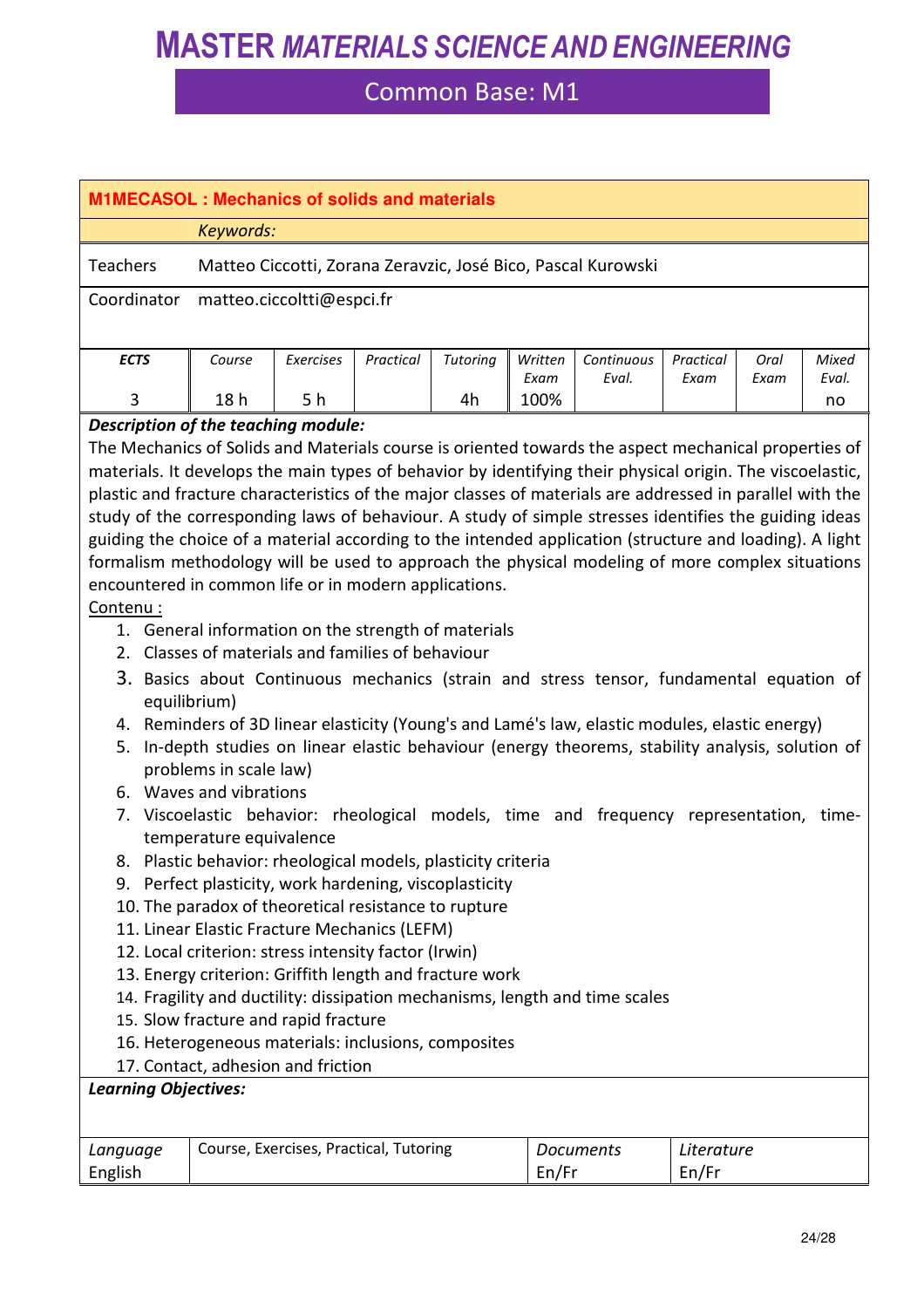### Common Base: M1



#### **Registration institution**

Chimie ParisTech 11 rue Pierre et Marie Curie 75005 PARIS www.chimie-paristech.fr

#### **Places for Courses**

La très grande majorité des enseignements a lieu dans les trois établissements partenaires du master : Chimie ParisTech, MINES ParisTech, ESPCI Paris.

Chimie ParisTech 11 rue Pierre et Marie Curie 75005 PARIS www.chimie-paristech.fr

MINES ParisTech 60 boulevard Saint-Michel 75006 Paris www.mines-paristech.fr

ESPCI Paris 10 rue Vauquelin 75005 PARIS www.espci.fr

Part of the first year of the M1 is shared with Teaching Modules of the engineering cycles of the partner institutions. Some courses are also transversal to other PSL Masters (in particular the PSL Energy Master), and will be mutualized for a greater richness of the profiles.

The institutions where the courses are held are all located in the heart of the Paris Latin Quarter.